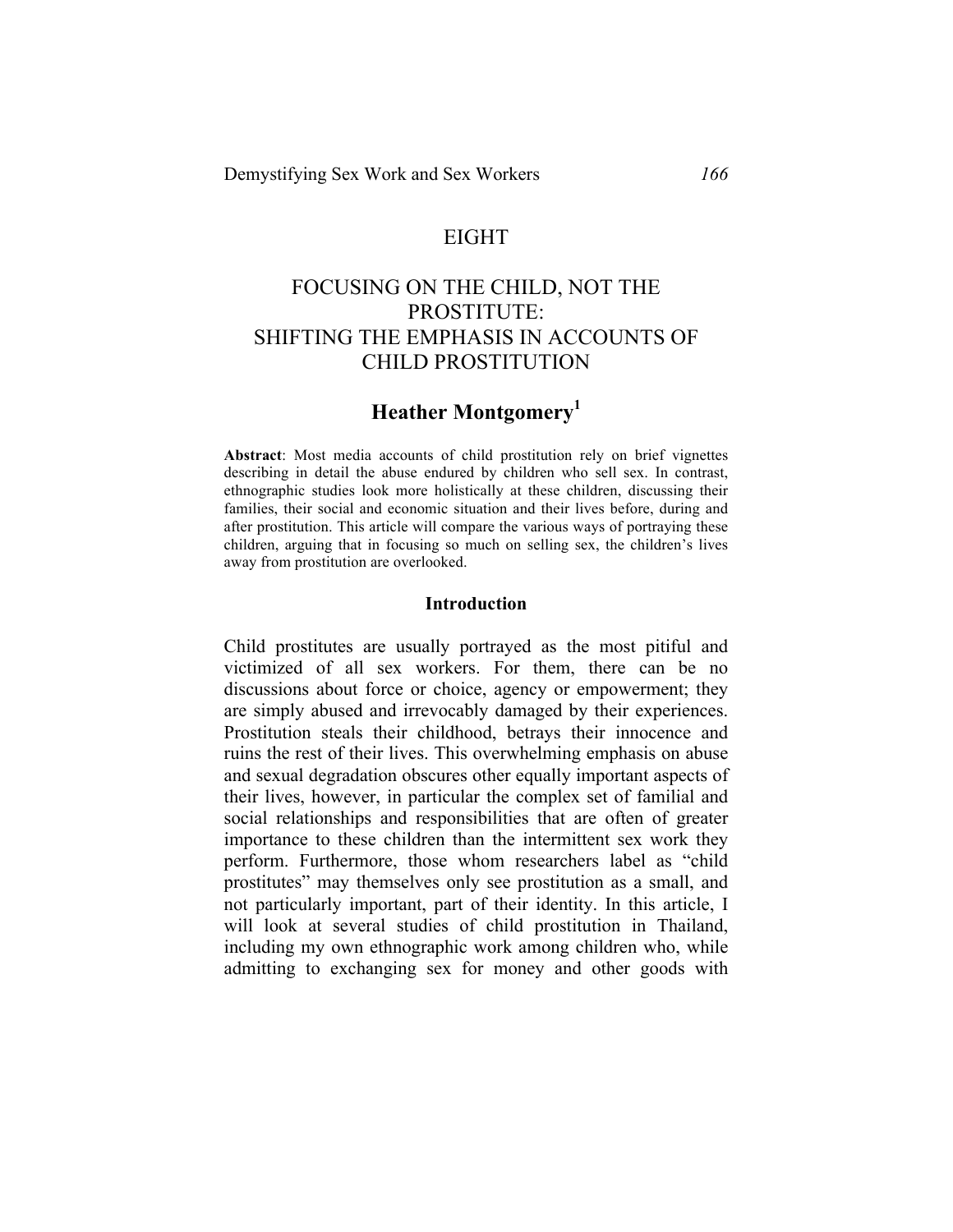Western men, utterly rejected the term prostitution and saw themselves primarily as dutiful daughters, sisters and friends.

#### **Discourses and Silences**

Concerns about child prostitution in Asia first gained widespread international attention in the early 1990s when it was revealed that Western and Japanese men were traveling to Thailand and the Philippines specifically to buy sex from children. The subsequent international outcry and calls for action were loud and sustained and spawned a number of dedicated non-governmental organizations (NGOs), as well as governmental and intergovernmental initiatives, set up to combat the problem (Montgomery, 2001a). There quickly became an agreed angle on the story of children who worked as prostitutes and the narratives that were established by the media and campaigning groups tended to follow a reliable pattern of young Thai girls being tricked into leaving home, or sold by impoverished parents into a brothel, where they were repeatedly raped or terrorized into servicing many foreign clients a night, before being rescued by a charitable organization, only to be discovered to be suffering from HIV (Montgomery, 2001a; Murray, 2006). On the few occasions their Western clients were caught, they simply bribed their way out, or jumped bail and left the country (Montgomery, 2010).

There was some evidence for these claims, although systematic investigation was rare (for a notable exception see O'Connell Davidson, 2005). Children were tricked or trafficked from neighboring countries, especially China and Burma, and girls from Thailand's socially and economically marginalized hill tribes were especially vulnerable (Hantrakul, 1983; Asia Watch, 1993; Boonchalaksi and Guest, 1994). Other children were sold or debtbonded by their parents into brothels where they were forced to stay until they had repaid the advances taken out on them (Muecke, 1992; O'Connell Davidson, 2005). The spread of HIV/AIDS was also a serious concern and children, whose bodies were not always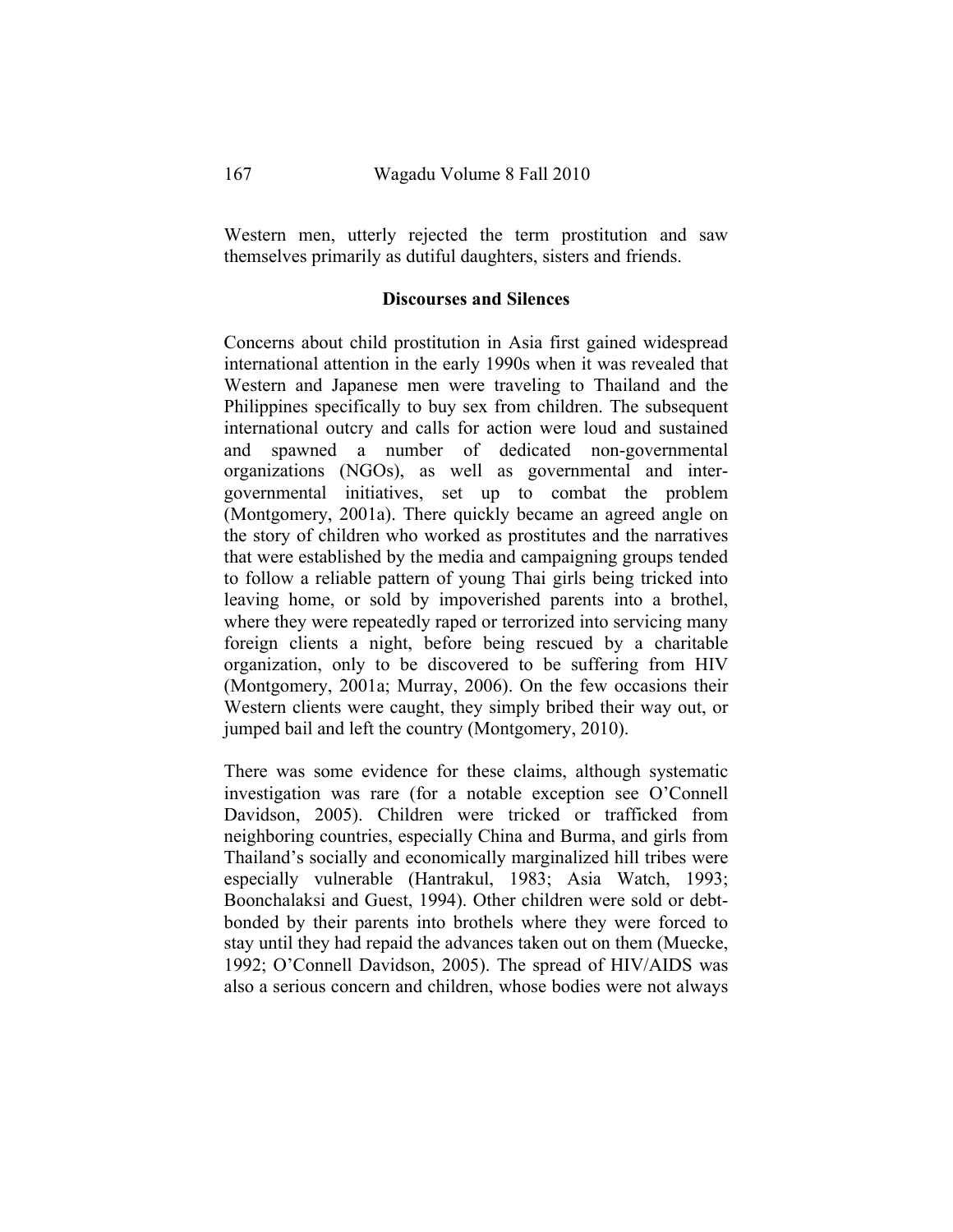able to cope with penetration by adults, were at particular risk of infection through tearing (see Willis & Levy, 2002 for a full discussion of the health risks associated with child prostitution).

It is not surprising that the concept of child prostitution in general, and child sex tourism in particular, provoked a visceral horror. This was reinforced by its iconography: the back view of a small Asian child holding the hand of a much older, larger man; the young girl sitting alone on a chair sobbing to the camera sometimes, although not always, with her face obscured; the group of slim young boys lying on a beach next to a gross Westerner (for a discussion of such images see Suwanmoli, 1998; Montgomery, 2001a; Fordham, 2005; Murray, 2006). The abuse of children was bad enough but overlaid with the crass commercialism of tourism and the disjuncture between morality-free hedonism and the desperation and misery of the children, these images and their accompanying stories allowed for no possible reaction except shock, disgust and outrage.

However, this paradigm of victimhood and abuse effectively closed off other areas of research and analysis. While debates over adult prostitution provoked discussions over terminology, levels of control, and the nature of sex work performed, most activists argued that discussions of agency could not, and should not, apply to children in these circumstances. One document, written for the UK's Save the Children, for example, claimed, "…wherever possible the terms 'child prostitute' and 'child prostitution' have been avoided, as they imply a sense of decision and control on behalf of the child. All children under the age of 18 who are in prostitution are considered, *de facto*, to be sexually exploited" (Ireland, 1993, p. 3).

Obviously, the phrase "child sex worker", in a context of sex tourism, was a deeply troubling one, implying that the selling of sex by children was a legitimate way of earning money and ignoring the obvious, and very large, power imbalances between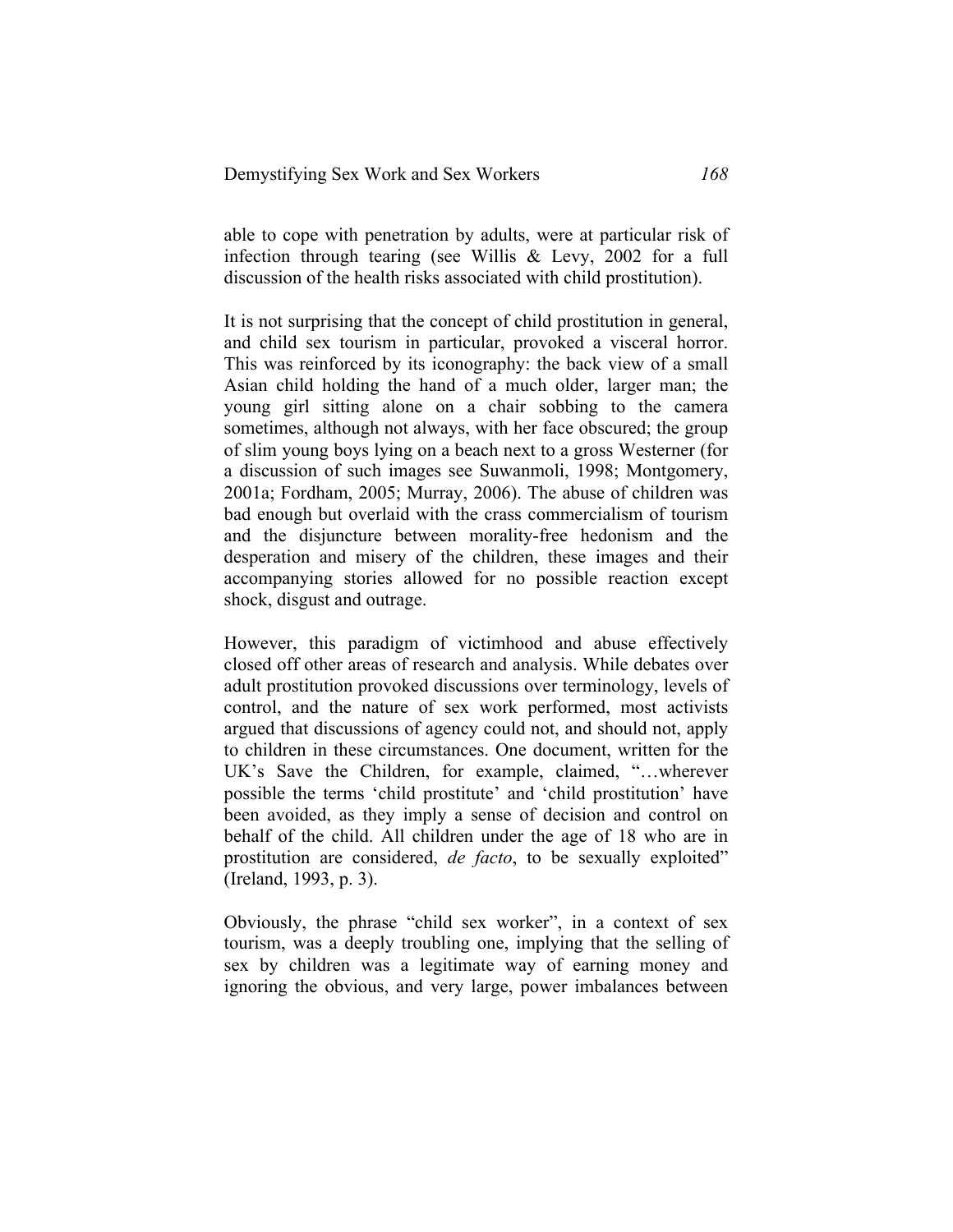children and adults and the vast disparities in social, structural, political and economic resources between prostitute and client. It overlooked the often-abject poverty of the children and their families and their marginalization in the Thai political economy. Yet framing the discussion only in terms of victimhood and exploitation made it very hard to analyze these children's lives through a different lens and to look at their coping strategies or the resilience they showed. It also made it hard to talk about or understand children's, and their families, own views and thoughts on what they did.

The particular accounts of child prostitution that generated so much attention in the early 1990s were very successful in raising awareness of the problem, producing outrage and calls for action but they also helped impose a straitjacket on portrayals of child prostitution, which continue to have important implications for the ways in which the subject has been understood ever since. Child prostitution and child sex tourism have, in relation to Southeast Asia at least, become synonymous. Almost all discussions of child prostitution in Thailand refer not to child prostitution in general but to the use of child prostitutes by foreigners. This is despite the fact that the majority of young prostitutes are not found in the tourist bars of Bangkok, Pattaya or Phuket but in the brothels of rural Thailand or the back streets of Bangkok.

Life in such brothels can be extremely harsh and abusive and there are several documented cases of such places burning down, killing the girls inside who have been chained up to prevent escape (Rattachumpoth, 1994; Sakhon, 1994). These brothels do not, however, cater for tourists and children with Western clients do not usually work in these places (Black, 1994). In the slums round the port area of Bangkok and on the Burmese border where there is a large population of transient, undocumented laborers from neighboring countries, child prostitution flourishes, often with the connivance of the police (Asia Watch, 1993; Bureau of Democracy, Human Rights, and Labor, 2008). The vast majority of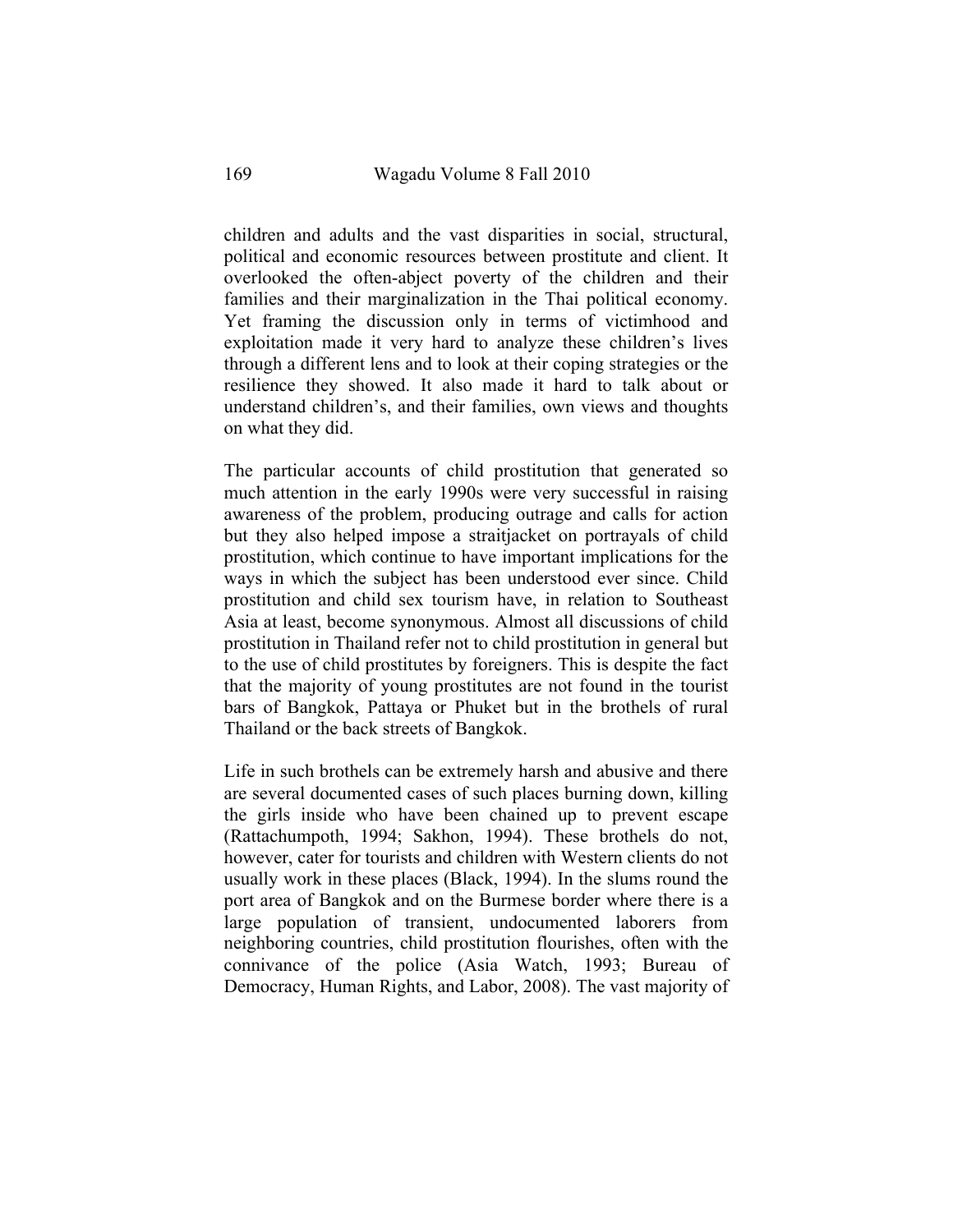clients of these child prostitutes are local men, not because they are more depraved than Westerners, but because it is often much cheaper than to have sex with a child with an adult woman. Judith Ennew has cogently argued that:

> Children are not necessarily at the high price range of prostitution as something exotic and hard to find. Often they are the cheapest ... they are sought out by the most poor and marginalized as something they can have power over. They do not know the price of their own sexuality and will sell themselves for a cigarette...The attraction of children [for the very poor] may be simply that they are social failures and that the child's social status and small size provides a means of exercising power which is otherwise not available to them (1986, p. 83).

As well as focusing almost exclusively on foreigners, the strictness of the parameters of the narrative obscured much of the reality of children's experience. Although most media stories apparently emphasized the girls individuality by giving her a name (or a pseudonym), were published with a picture and relied on humanizing details to carry the human interest angle, in fact they adhered to a strict, stereotypical pattern which allowed no room for nuance or personality. Nothing was told of the child's home life, her relationships with her parents or friends or her daily life before prostitution. Poverty was usually given as the root cause of her pathway into prostitution but parental indifference, or sometimes greed, were also listed as factors. Having become a prostitute the emphasis was placed, sometimes quite pruriently, on the acts she had to perform, how often and with whom, and her path out of prostitution was usually one of degradation, illness, abuse or death. Either she contracted HIV and would therefore soon be dead or, in the words of one campaigner, as good as. "When boys and girls have been forced to receive several customers a night seven days a week, they will be so traumatized that very little can be done to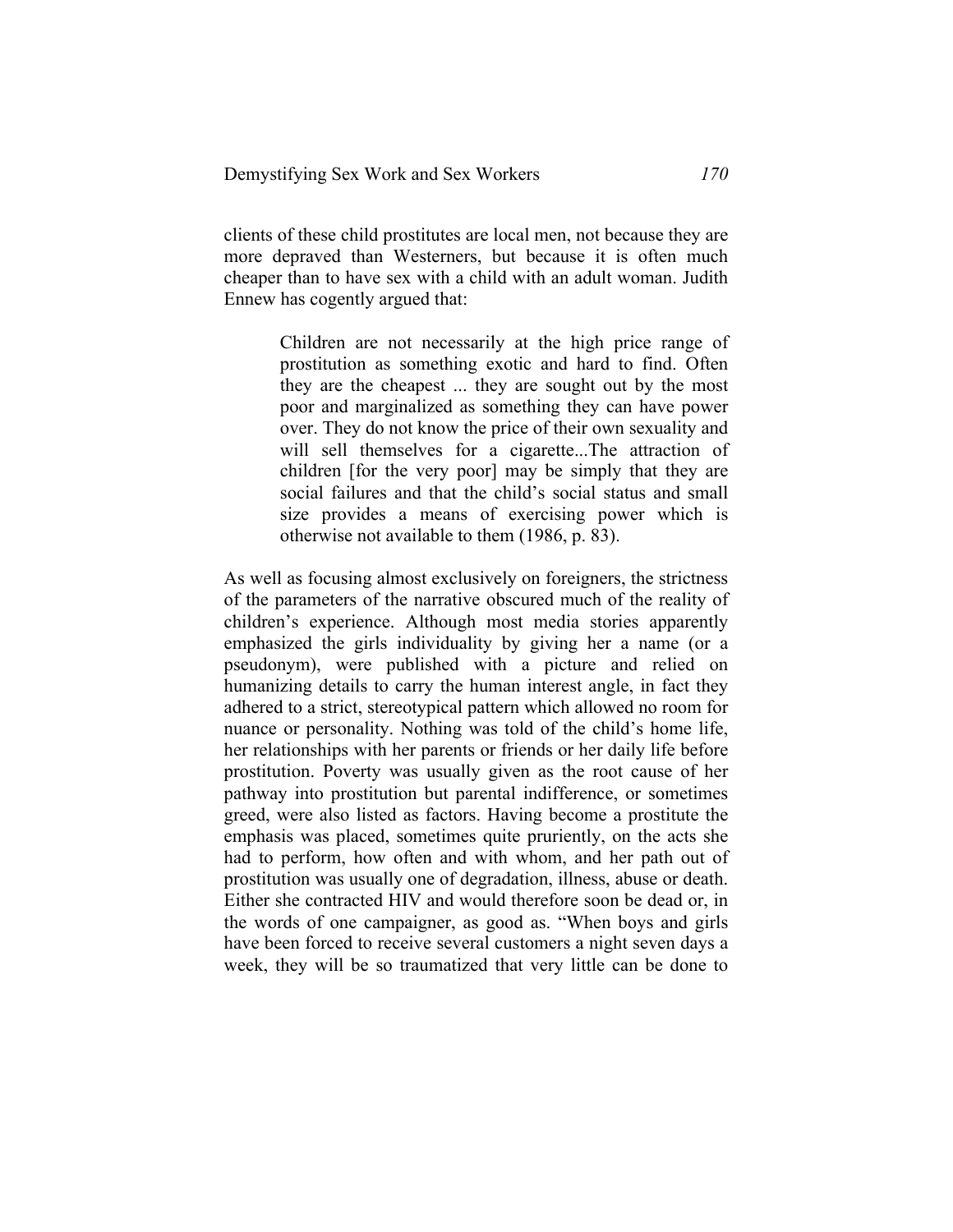help them resume anything like a normal life" (O'Grady, 1992, p. 1).

If such tales said little about the children themselves, they suggested something more unsettling about media and public attitudes towards child sex. As Maggie Black has written, "There is, for good or bad, a public appetite for information, particularly of the most sensational kind, which confers a special commodity status on the subject of 'child sex'" (1995, p. 6). While supposedly expressing a desire to help child prostitutes, the sensational and sometimes titillating ways in which child prostitution was reported suggested that behind the outrage there was also voyeurism and prurience. Reading about the sexual exploitation of children, especially when they were overseas, and safely distanced, allowed the reader the opportunity for satisfactory outrage while also being able to pore over the details of the crime. One of the most obvious examples of such ambivalence came, perhaps surprisingly, from feminist magazine *Ms*., which in 1999 reported on the case of an Australian man who was prosecuted for abusing, and photographing, a 12-year-old girl and her 6-year-old sister. He was caught having taken the photographs to be developed. The journalist reported that the director of an NGO she was interviewing

> … opens a box and flips through bundles of photographs that document physical abuse suffered by young girls in Thailand's sex trade. He hands me a series of a Burmese girl covered with swollen bruises and slash marks formed into oozing scabs. Next he offers me a picture of a wasting young AIDS victim, reduced to a canvas of skin stretched across her skeletal frame. "This AIDS disease makes everything more crisis," he says. Finally he locates the pictures taken by the Australian. The children, tears streaming down their cheeks, perform oral sex on the foreigner as he photographs them. In another photo, he has stuck a banknote in the younger girl's vagina. And then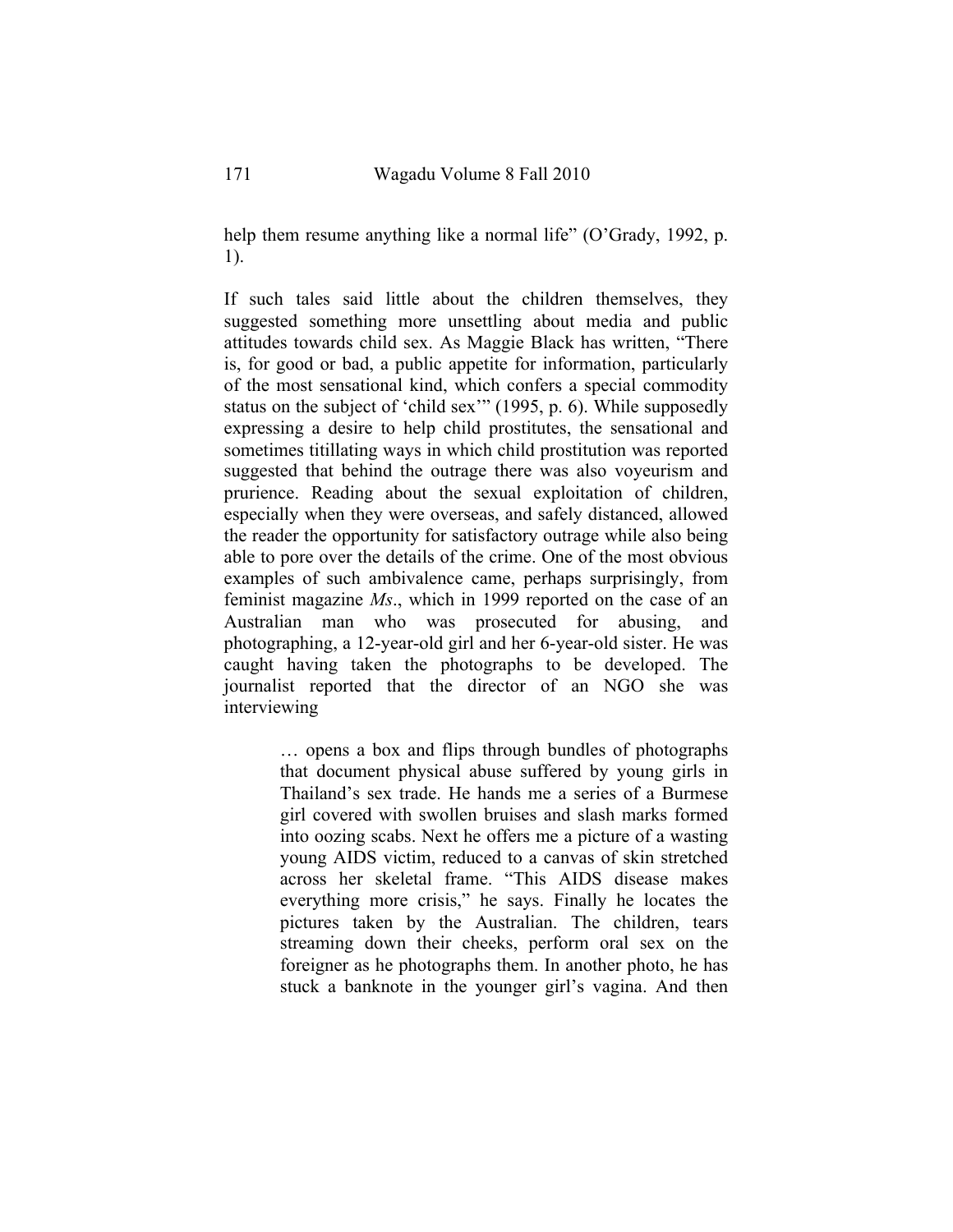there's one where her sister is face down with her arms handcuffed behind her back and her legs forced open.

I see the delicate beauty of the two moon-shaped faces with translucent skin. I see fear in their eyes. The 12-year-old has her hair pulled into a ponytail and wears a gingham dress with puffed sleeves. The 6-year-old stares out from underneath long bangs and straight black hair that curves below her chin. Her head reaches only as high as her older sister's thin shoulder (Rogers, 1999).

In this, as in so many other instances, the reader was told nothing about the girls involved other than the details of the abuse they suffered. The emphasis on faces and body parts was supposed to bring home the horror of the abuse but it also objectified the girls to a worrying extent. Were such details really necessary to raise awareness or create empathy or did they also allow the reader to experience a vicarious thrill?

#### **Ethnographic Studies of Child Prostitution**

In contrast to the media and NGO reports, studies of child prostitution by academics, especially by anthropologists, revealed very different patterns and a much more complex picture of the motivations and experiences of girls who worked as prostitutes. One of the first articles to look at the social, cultural and economic background of prostitution in Thailand was Marjorie Muecke's 1992 article, *Mother sold food, daughter sells her body*. She argued that prostitution mapped easily onto long-standing patterns in Thai culture, most importantly the cultural premium placed on girls supporting their families. While previous generations would have done this by selling food or through other forms of street trading, the contemporary climate pushed them into more lucrative sex work. These young women remained dutiful daughters however, sending home remittances to their families and remaining the financial lynchpin of their families. Muecke observes that,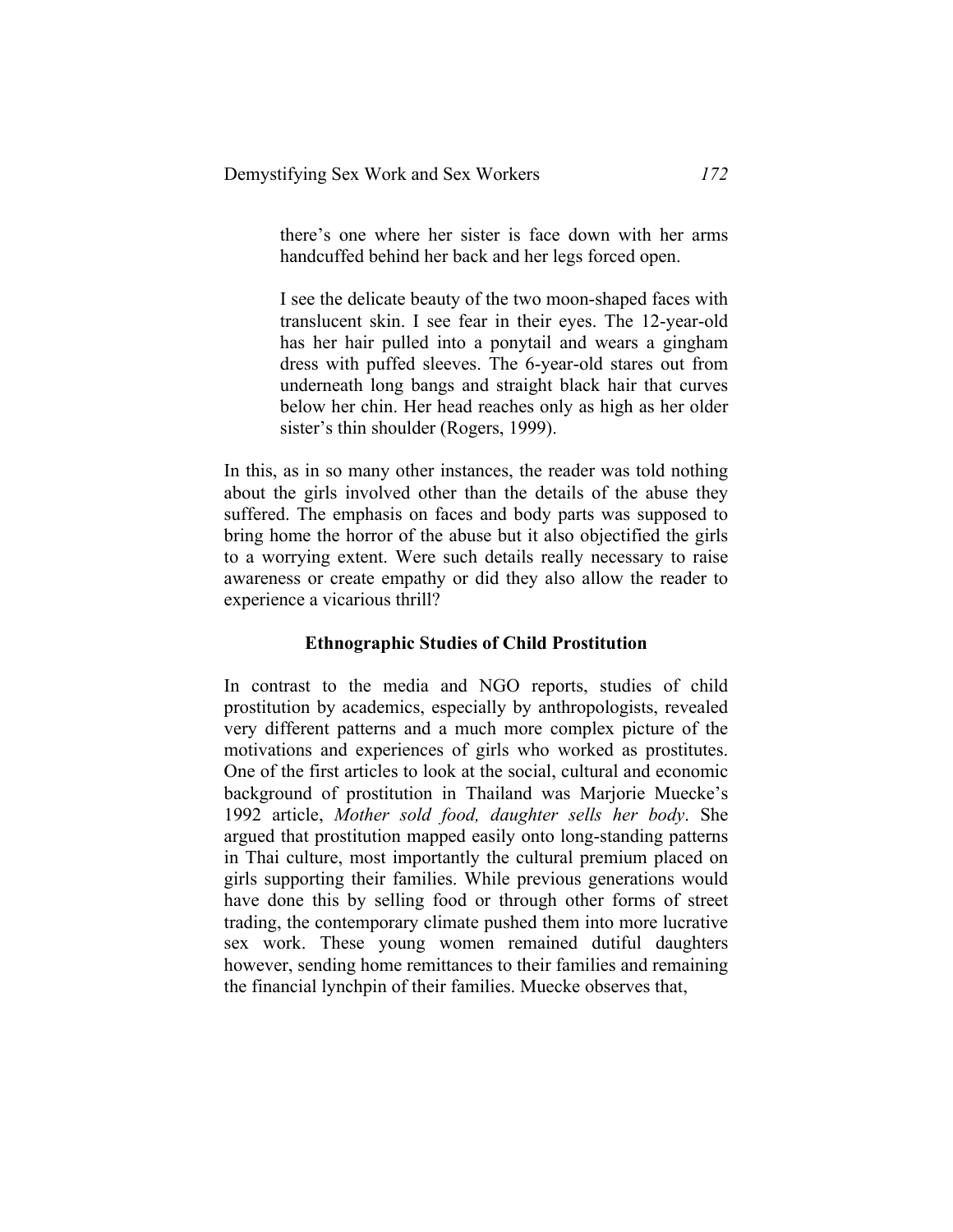in Northern villages, remittances from prostitutes often mean that parents and siblings do not have to work in the dry season, and have to plant only one rice crop a year. The labor of a daughter-sister who prostitutes herself can spare her family from work as well as provide them with otherwise unattainable consumer goods. Thus prostitutes invest heavily in the conservation of their families and homes. In doing so, they carry out traditional obligations of women to take care of aging parents and younger siblings (Muecke, 1992, p. 897).

In Muecke's account, not only did parents condone and encourage their daughters' work as prostitutes, but so did the local Buddhist clergy, who were happy to accept donations to the temple from these women, thereby "laundering" the money that was "impurely" obtained through prostitution. The women Muecke interviewed gave a variety of reasons why they worked as prostitutes but never claimed to have been deceived or trafficked into prostitution. Both parents and children were aware of what they were expected to do and while some girls resented it, they nevertheless continued to go into sex work. Equally important was the fact that several of the women that Muecke interviewed had returned to their villages after they had worked as prostitutes. Instead of being so traumatized by sex work that they had no future, they had in fact returned in their mid 20s, after 10 years or so working as a prostitute. If they were successful, had sent money home regularly and provided houses and consumer goods for their parents, they were welcomed. It was only those who failed to send money home or were unsuccessful financially that were stigmatized as selfish, thereby suggesting that prostitution itself was not considered morally indefensible or even inherently corrupting to teenage girls. It was the lack of success as a prostitute that was negatively viewed.

More recently and from a different theoretical perspective – that of behavioral ecology - Lisa Rende Taylor comes to very similar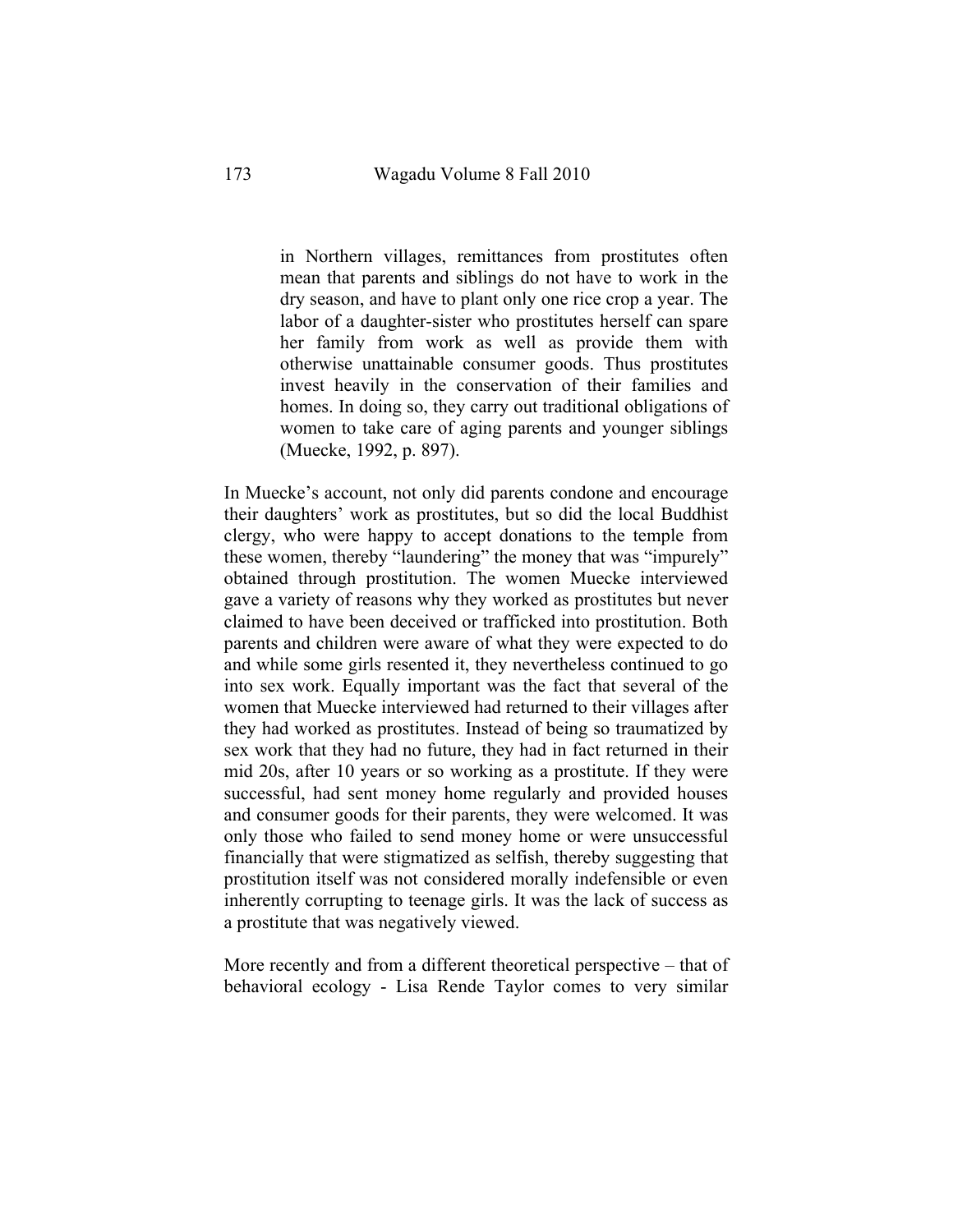conclusions (2005). She looks in particular at which children in any family are more likely to become prostitutes. The oldest daughter in Thai families has long taken on heavy responsibilities around the house as the principle caregiver for younger siblings. Rende Taylor claims that because her work is so valuable at home, first-born girls are less likely to enter sex work, while their younger sisters, especially last-born girls, are at much greater risk. She makes the point that it is not poverty or lack of education *per se* that affects the likelihood of girls becoming prostitutes but family structures and the order in which girls are born that is important. This conclusion suggests once more that neither parental ignorance nor deceit are as widespread as has been assumed.

Rende Taylor also tackles the issue of what happens to children once they leave prostitution. While Muecke was writing at a time when the full impact of AIDS had yet to be known, Rende Taylor points out that although HIV infection rates are indeed tragically high in certain Northern Thai provinces, not all child prostitutes become infected. There is a life for children after prostitution, and those who can save enough money or who return to their home villages are not necessarily stigmatized by their neighbors or traumatized by their experiences. They can still marry, have children, and settle back into their communities. Their lives are not irredeemably ruined by prostitution, even though Rende Taylor acknowledges that prostitution can be a very hazardous form of labor. However, the degrees of hazard also depend of the type of establishment in which the girls work, the control they have over their working conditions and whether or not they have been trafficked.

> Most commercial sex work in Thailand does not typically involve streetwalking, beatings by pimps, or scuffling with deviant customers, nor does most involve trafficking. Commercial sex workers in the seediest brothels likely do not get to exercise any choice in their clients and work in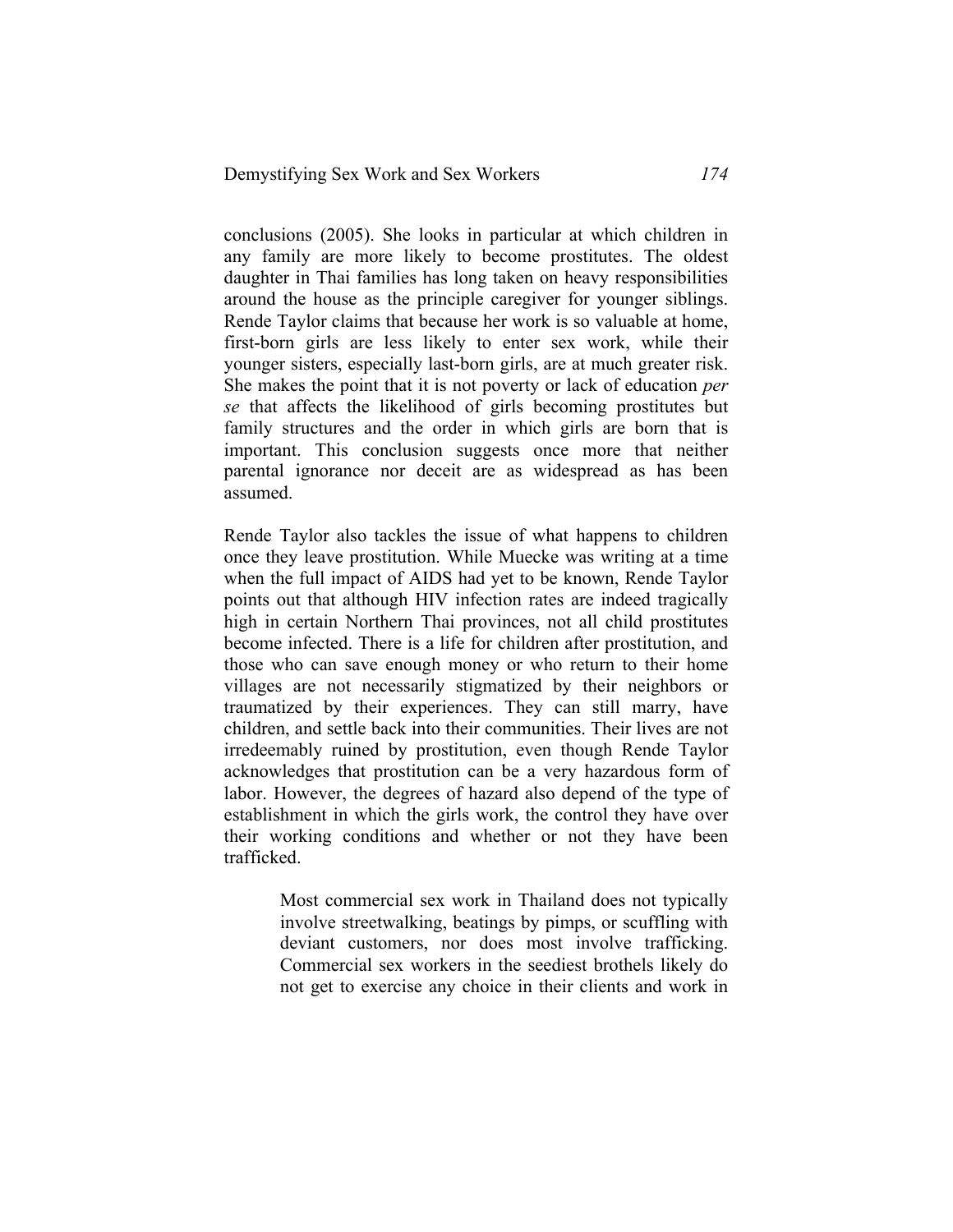extremely hazardous conditions, but many Thai commercial sex workers work in cafes, karaoke bars, and massage parlors, where they do have the freedom to choose and reject clients (Taylor, 2005, p. 417).

As Rende Taylor goes on to argue, even trafficking and debt bondage, which do pose much greater risks to girls, are decreasing as migratory networks grow and the risks are becoming better known.

Like the women interviewed by Muecke, some girls justify prostitution on the grounds that it is the least harmful out of a series of bad options. She notes that, "The parents here say, 'The problem isn't that our daughter sells her body (*khai tua*), it's that we have no food to eat" (Taylor, 2005, p. 416). Others she interviewed admitted that there are aspects of sex work that they like, such as the woman who noted, "I had a very good income, worked short hours, indoors, it wasn't hot, I could shop with my friends during the day, and my skin stayed white. I don't really think it was bad" (Taylor, 2005, p. 416). As I will go on to argue about my own informants, this is an aspect of child prostitutes' lives that is often unexplored. Certainly prostitution does pose risks but it may also be seen as easier (and certainly better paid) work than factory or agricultural labor.

The importance of these two studies lies in the fact that they present a holistic picture of the children's lives. These are children with parents, siblings and friends, whose actions have an impact on those around them. They are vital family members, necessary for the support and survival of their parents and communities. Sex work is only one aspect of their identity and in depicting them solely through their income-earning activities, their other roles are easily overlooked. The child prostitute of popular imagination is alone and betrayed, passively awaiting rescue. She has no life before prostitution and none afterwards. Yet these studies show that girls do leave prostitution, sometimes voluntarily when they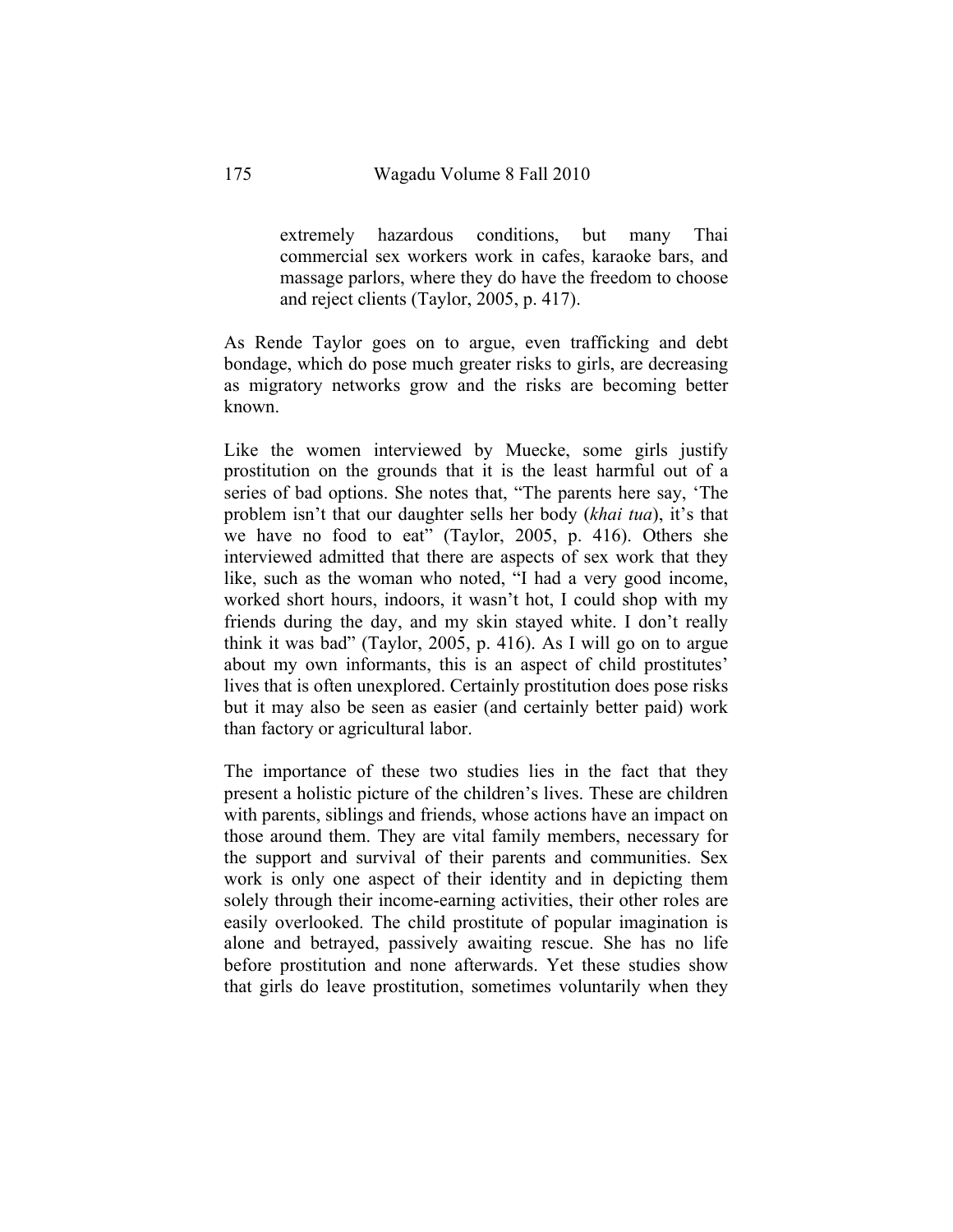have made money and sometimes when they have had enough and give up. They can then return to their home villages without too great a stigma. Indeed, Rende Taylor suggests that working as a prostitute and therefore having money may actually increase their desirability as marriage partners.

#### **Baan Nua**

The findings of both these articles resonate entirely with my own research. I too have conducted ethnographic fieldwork, albeit based in a different geographical area and using different methods, among young prostitutes in Thailand (Montgomery, 2001a; Montgomery, 2007). Although the children I worked with were younger than in the other studies, they too talked of familial obligations as a way of making sense of prostitution. I undertook ethnographic fieldwork in a small slum community, which I have called Baan Nua, situated on the edge of a larger tourist resort in Thailand (for a full discussion of methods and ethical dilemmas, as well as issues of access see Montgomery, 2007). It was a poor community that survived through the prostitution of some of its children. The children's clients were exclusively Western and their parents were well aware of, and even encouraged, what they did. There were 65 children in Baan Nua, around 35 of whom worked regularly or occasionally as prostitutes; this number included both boys and girls aged between six and fourteen. I spent fifteen months doing this research, interviewing the children, gathering life histories and acting as a participant observer in their lives.

The people of Baan Nua had migrated to this resort approximately fifteen years earlier, to look for work in the informal economy, and had put up makeshift houses made out of corrugated iron and scrap wood. It was a poor community without running water and only intermittent electricity, which the inhabitants patched into illegally from the supply of a local supermarket. The number of households fluctuated throughout the year as partners changed, children moved out or houses collapsed. One of the most striking facts about the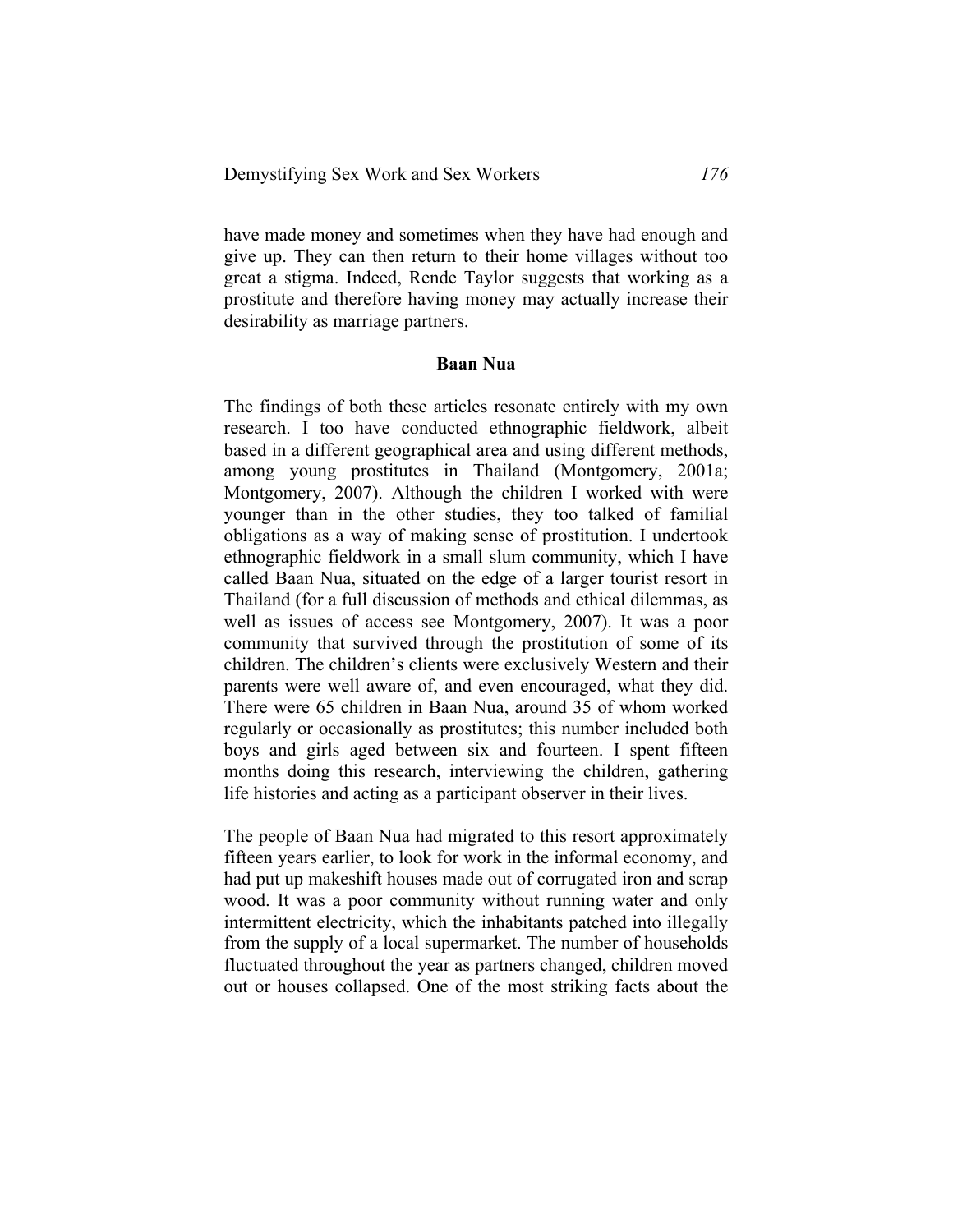children in Baan Nua was that they lived with their parents. In contrast to the image presented in the media, they had not been trafficked, debt bonded or tricked and were therefore technically able to exercise a certain amount of control over their clients. There was no formal organization for prostitution in Baan Nua; children entered it through the encouragement of friends or older siblings. The clients of these children were from a variety of European countries with three in particular having the most contact with the children. These three men had been visiting Baan Nua for many years and had formed relationships with many of the families. The men often sent money when they were not in the country, or paid for large, finite-cost projects such as rebuilding houses or paying off debts.

For the children, the length of time that the men had been coming to them, and the help they had given them meant that they could be classified as friends rather than as clients. They never viewed time spent with these clients as work. Instead they would say that their "guests" were in town or that they were "visiting friends" and while sex and money may have been exchanged, these were claimed as incidental to wider ties of friendship and obligation. One of the ways this was made easier for them was that there was no fixed rate for prostitution. The men paid them after sex, but this was given as a gift or a tip, never as a direct payment for services rendered (see Cohen, 1982 for a discussion of the "incomplete commercialization" of prostitute/client relationships in Thailand; also ten Brummelhuis, 1993; Black, 1994). The sums of money they received were relatively substantial; often enough to re-roof family houses or buy televisions or stereos. The children could then claim that this money was proof of their guests' regard for them and a sign of friendship rather than prostitution. The fact that they were sometimes given money when they had not exchanged sex meant that this claim was easier to substantiate.

Viewing these clients as friends also made it easier to ignore issues surrounding safe sex. Although pregnancy and sexually transmitted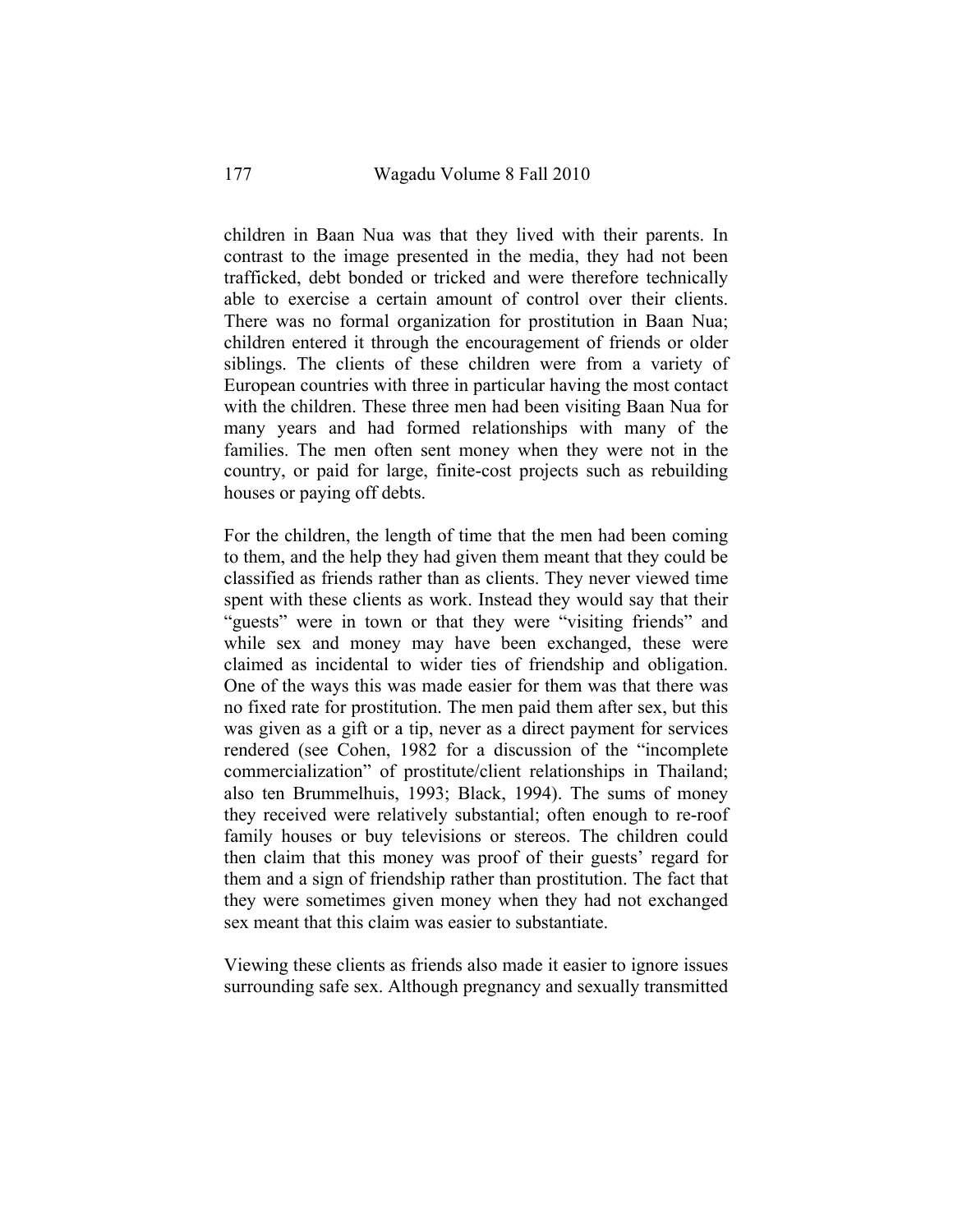diseases were the two of the most obvious physical dangers of child prostitution, the children took no steps to avoid them. Both the Pill and condoms were readily available over the counter in pharmacies and even supermarkets in the city; but they were rarely used. Cost was one consideration but more important was the fact that most of the children were very fatalistic about both pregnancy and sexually transmitted diseases. They argued that if it was their fate to get pregnant or become infected they would and that condoms were of limited use (see Montgomery, 2001b for a fuller discussion of these issues and Fordham, 2006 for an examination of Thai views on risk and AIDs prevention). Two children also argued that not taking precautions showed a faith that their "friends" would look after them if pregnant. They also hoped that they might be able to use pregnancy as a bargaining chip.

The children justified visiting these "friends" because it was by doing so they raised enough money to support their families and fulfill their perceived filial obligations. Whereas the generalized pattern in Western societies is that parents support their children and, if necessary, sacrifice for them, in Thailand, the reverse is true and the concept of filial duty and support of parents is a fundamental one throughout Thai society (Mulder, 1979; Tantiwiramanond & Pandey, 1987). Although this has been gradually changing and the emergence of a Westernized Thai middle-class has transformed understandings of the family and of parent/child relations, in more rural areas, or those away from the metropolitan centre, children's obligations to their parents remain strong and are highly valued (see Mahoney, 2010 for a discussion of recent transformations among the Thai middle-classes regarding notions of reciprocity and familial obligation).

As Tantiwiramanond and Pandey have argued, "according to the Thai Buddhist moral scale, parents are entitled to be "moral creditors' … because of their presumably self-sacrificing labour of bearing and rearing children... while children are 'moral debtors'. Children are obliged to express their gratitude by serving and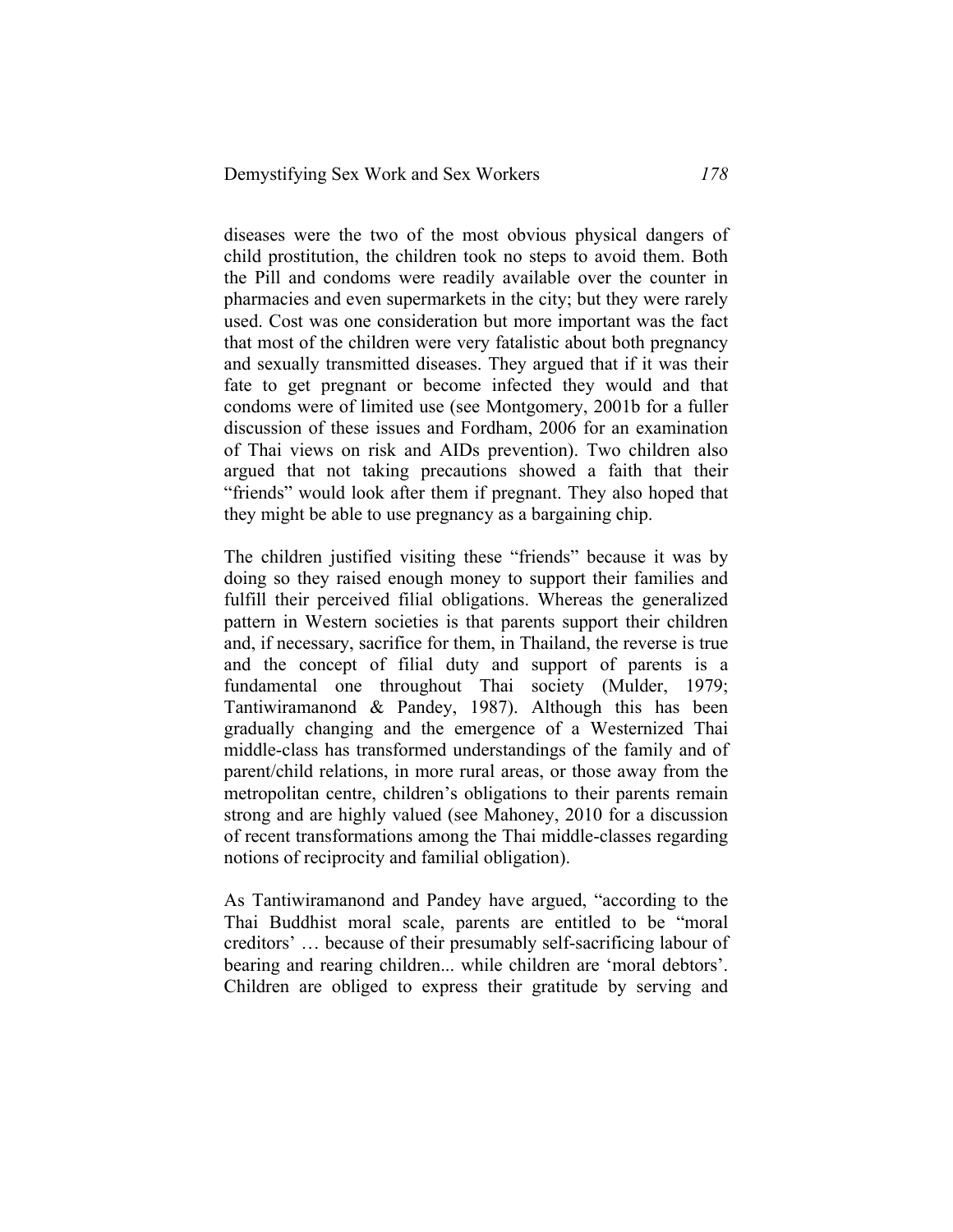obeying their parents till the end of their lives" (Tantiwiramanond & Pandey, 1987, p. 134). It is seen as a child's duty to provide financial support to their parents as soon as they are able and to repay the care that has been given them by their parents. This may take the form of working on the family farm, caring for parents as they get older, or working in a factory and sending back remittances (Mills, 1999; van Esterik, 2000). In contemporary Thailand it may also mean working as a prostitute and supporting the family through sex work (Muecke, 1992).

The ideal of family obligation and support remained strong in Baan Nua and a powerful mitigating factor for many of the children was that their income supported their parents. The children in Baan Nua felt that by earning money for their parents and keeping the family together they were acting in socially sanctioned roles as dutiful daughters and sons and that prostituting themselves with the "right" intentions meant that there was little moral opprobrium on what they did. In the children's own analysis prostitution was not primarily about selling sex but concerned the maintenance of social relationships and the fulfillment of filial obligations. In all the conversations I had with the children about what they did and their feelings about it, it was this point to which they kept referring. Prostitution was not necessarily a pleasant thing but done with the very best of intentions: as one 12-year-old informant put it, "it's only my body but this is my family" (Montgomery, 2001a, p. 84).

The majority of the children had been born in Baan Nua, referred to it as home, and knew of no other way of life. They had almost no contact with relatives outside Baan Nua and communication with the wider world was limited to a few children from neighboring slums and the workers from a local church-based group. Kinship relations and community obligations took on a special significance and the concepts of gratitude and obedience towards parents were taken seriously. The children's lives were centered on the notion of reciprocal relationships and the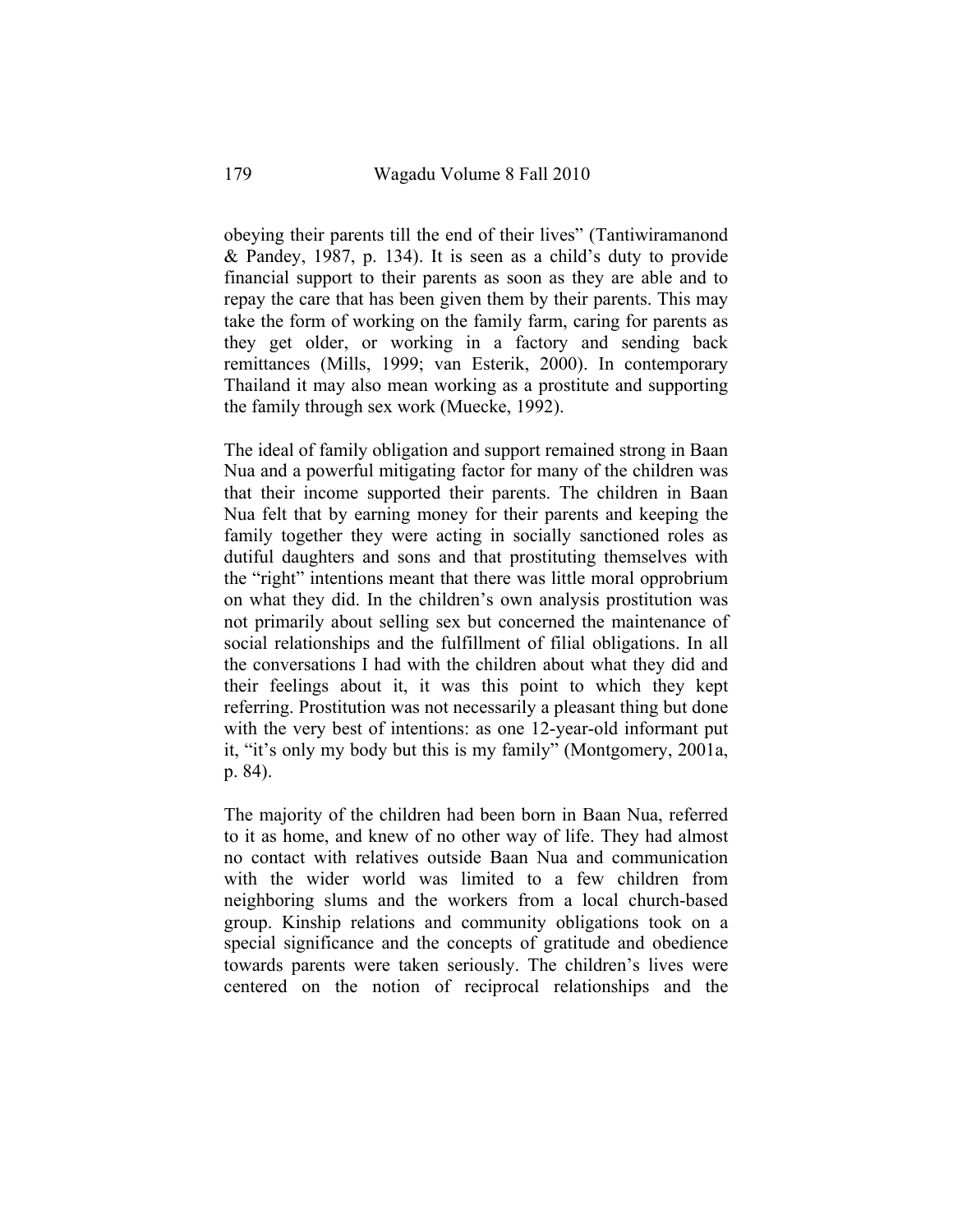obligations that they had to others and that others had to them. It was telling that although they would accept almost all potential clients, the children disliked and were very critical of those men who refused to enter into longer-term relationships with them, or who simply paid for sex and left, failing to respond to subsequent requests for help (Montgomery, 2007). By fulfilling filial duties while earning money for their parents and creating new relationships with the potential for future help by exchanging sex with clients, the sexual transaction could be taken out of the world of economics and re-categorized as a realization of social obligations. Prostitution became a way of turning the unacceptable into the acceptable, the immoral into the moral.

Another point to note is that while outsiders tend to see a child selling sex as the ultimate horror and one that must be avoided at all costs, the children themselves often viewed it as yet another hazard to be negotiated in a life full of difficulties and poverty. Faced with disease, stigma and a deprived environment, all the options were bleak, and some were worse than others. With so few opportunities to change their lives, and with the alternatives to prostitution so limited, it was not surprising that children claimed to choose it above other options. It is a controversial point to make but prostitution was not the worst, or most feared, option open to these children.

As I have argued elsewhere (Montgomery, 2008), children in Baan Nua turned to prostitution only after they had tried a variety of other jobs such as scavenging, working in sweat shops or begging. Prostitution paid them considerably more than these jobs and they perceived it as less physically demanding. Compared with the wages other work brought in, prostitution was relatively well paid. Younger children who scavenged in a nearby garbage dump could expect to earn twenty baht  $(U.S. $0.80^2)$  for a full day of work, whereas one boy earned between 750 and 3000 *baht* (U.S. \$30- 120) a month as a prostitute while another girl earned around 2000 *baht* (U.S. \$80) a month pimping other children from Baan Nua to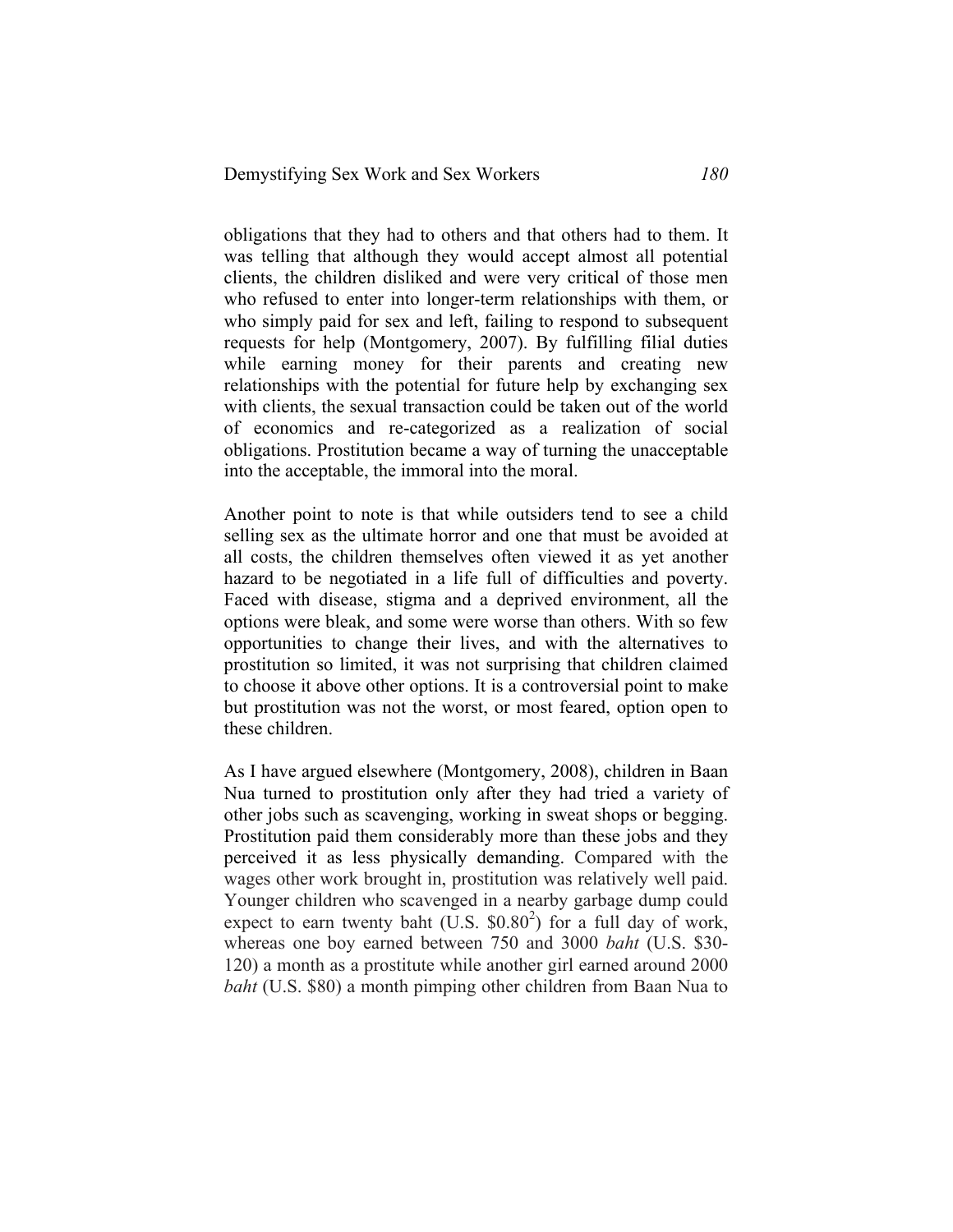clients. In contrast, on a good day in the tourist season, children could make up to 500 *baht* (U.S. \$20) by begging, but during the rainy season, when there were fewer tourists, they could sometimes come back with nothing. Begging also brought with it the risks of being arrested by the police or having their money stolen by older street children. Scavenging had further drawbacks and children did not like to do it because of their fear about rats and concerns that they would hurt themselves on broken glass or metal on the dump.

While they never claimed to like prostitution (and would sometimes reproach me when I asked directly about it, saying "why do you want to talk about such ugly things?"), they often described "having guests" to me as better and easier than other jobs they had tried and, although they seemed willfully ignorant of the threats of pregnancy or sexually transmitted diseases, they argued that prostitution gave them access to benefits such as staying in good hotels or apartments, eating well and being given large, occasional payments. Most importantly it was seen as a means to an end and there was a satisfaction in being able to fulfill filial obligations. After one client's visit, when he left a large gift for her, one of the girls told me that she was able to buy her mother a new roof. "I built it all by myself" she told me proudly. She had repaid some of the filial obligations that, as a daughter, she owed her mother and was able to derive a great deal of satisfaction from doing this.

#### **Discussion and Conclusions**

It needs to be emphasized that despite these children's interpretations of what they did and why they did it, their views should be treated with some caution. There undoubtedly was a strong sense of duty, which helped the children to explain and understand prostitution and allowed them to view it in culturally acceptable ways. This is not, however to condone the situation or to argue that child prostitution is an intrinsic part of Thai culture.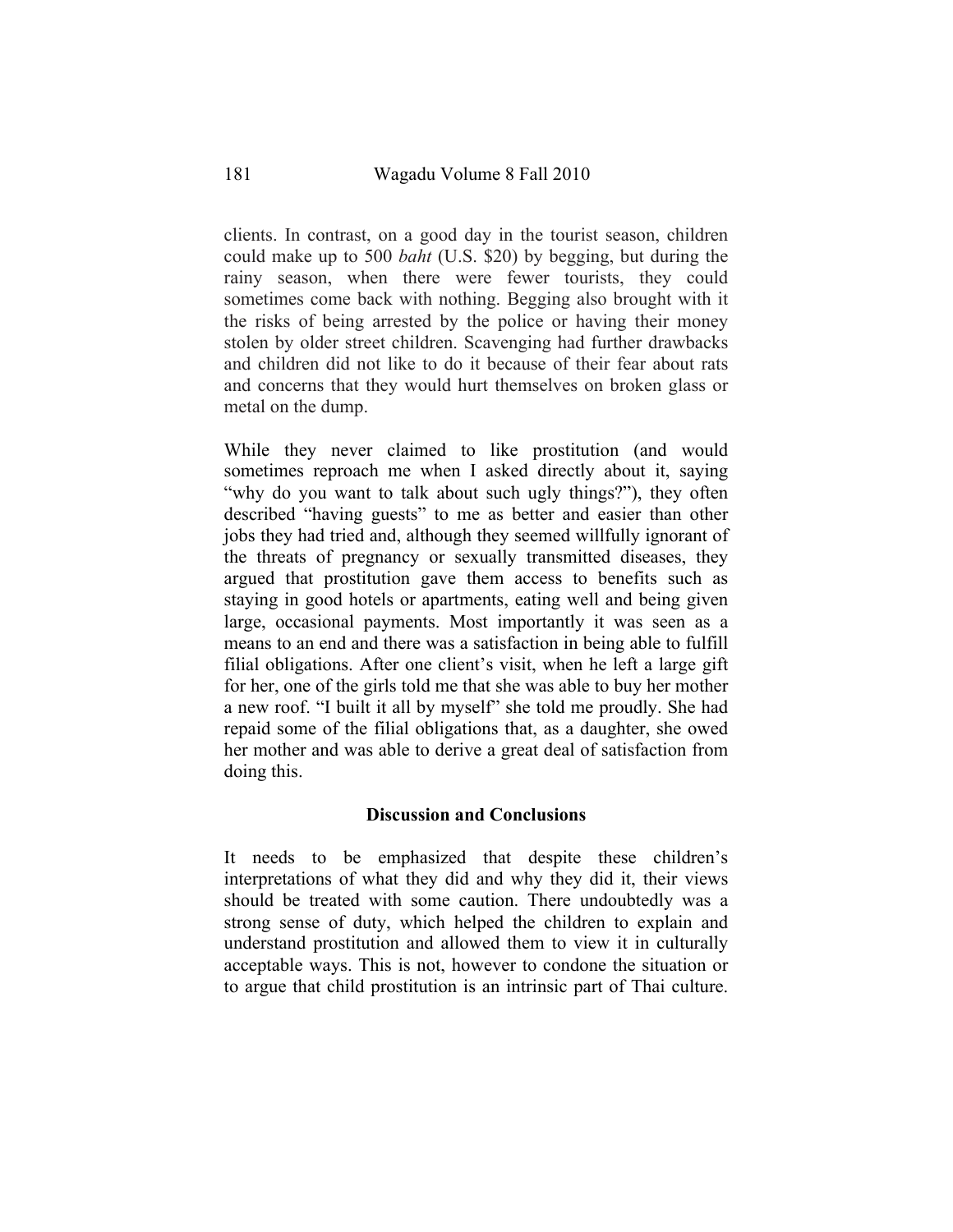One of the most important driving forces for these children was undoubtedly their poverty and their socioeconomic marginalization. Yet poverty does not always produce prostitution and I would argue that it was the combination of culturally sanctioned filial obligations and extreme poverty that pushed the children into sex work as well as into claiming some choice and agency. Certainly the expectation of reciprocity was often ambiguous. Both parents and children anticipated some sort of mutual indebtedness and obligation, but it could be manipulated or misunderstood to the extent that neither side was clear about exactly what they had to do. I asked one mother, who regularly sent her 8-year-old son to clients, why she allowed him to go. She replied, "I am his mother. If I ask my son to make money for me, he will go. I don't send him [out to earn money], he wants to go for me".

On the other hand, one of the youngest children in my survey told me, "I don't want to go with foreigners, but my grandmother asks me to so I feel I must." Both parents and children were working within the same cultural framework of reciprocity, but it was clear that there was uncertainty on both sides. Furthermore, it was obvious that only rarely was the money actually used for the good of the family. Occasionally, a new roof would be put on the house, or a television bought but generally mothers seemed to spend the money on gambling or drinking. Yet I never heard any children comment on this, or criticize their parents. Rather children consistently spoke of their pride in being to help their parents. They had seen for themselves that the family was in difficulties and they wanted to help, even if this help appeared to do nothing to alleviate their family's problems.

The children's attitudes towards safe sex, both in terms of contraception and the prevention of diseases, was also very problematic and ran counter to their claims of agency and having the ability to negotiate. While they claimed to know about HIV and AIDS, they also assumed precautions to be largely irrelevant – if it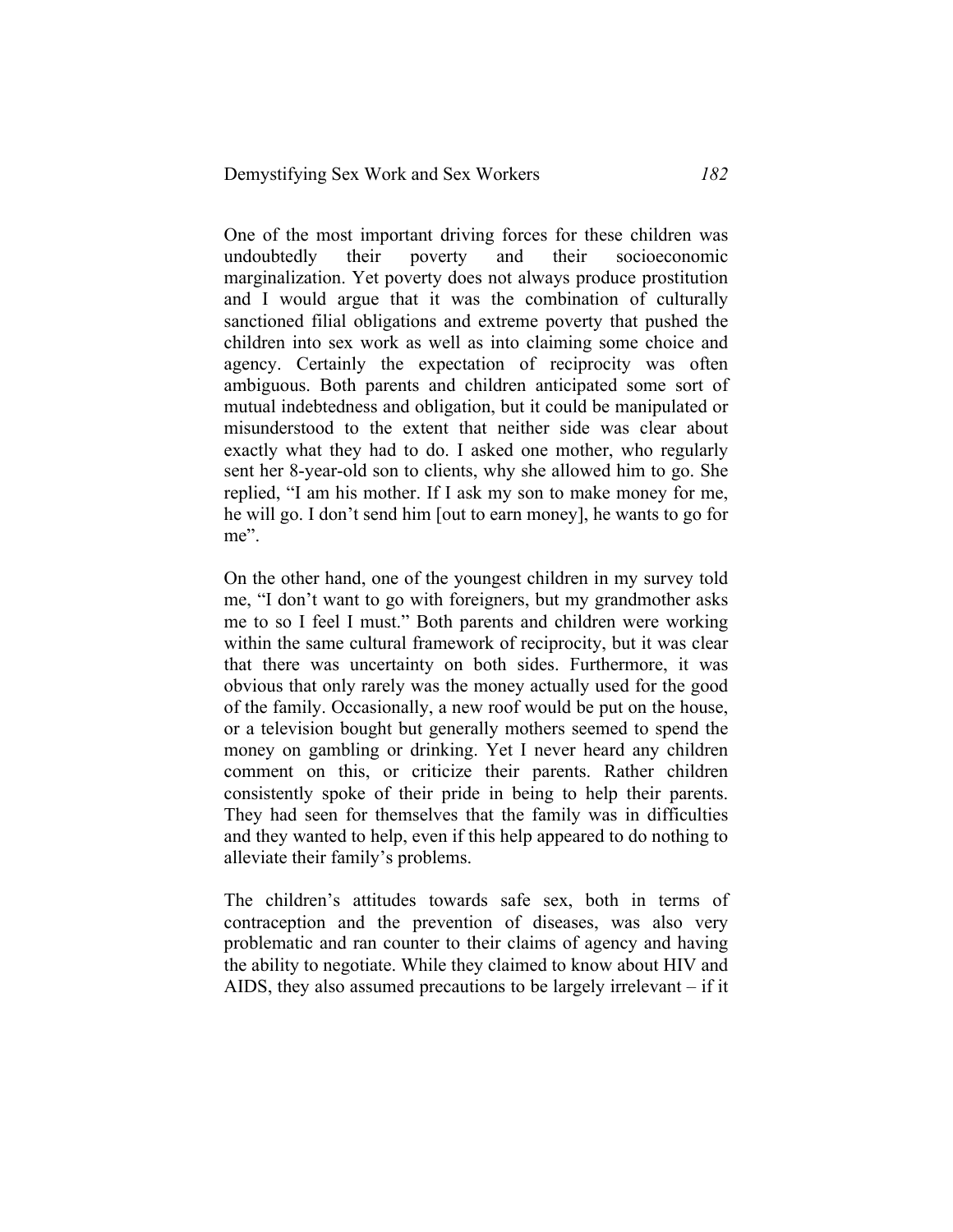was their fate to become infected there was nothing they could do about it. Similarly when I asked several of the older girls if they were worried about pregnancy, none believed that they had any control over it. If it was their fate to be pregnant, then it would happen. None of them was interested in being tested for HIV – indeed what was the point? If they did test positive, they had no access to medical help and they would not insist on condom use. To inform a client of their status or to give up prostitution would mean losing their only source of income.

In their daily lives, other diseases were of greater concern than HIV infections. Many of the children appeared in poor health generally and had open sores on their arms and faces. They regularly complained of suffering from gastro-intestinal diseases. Many were addicted to glue sniffing and appeared to have breathing problems as a consequence. Over half appeared to be underweight or malnourished. I suspected that several suffered from tuberculosis and at least two had measles. It would also be reasonable to suppose that many suffered from sexually transmitted diseases. When one sixteen year old girl was taken to the public hospital, she was found to be suffering from gonorrhea, chlamydia and syphilis. Given that she shared clients with other children in Baan Nua, sexually transmitted diseases must have been endemic. Yet hospital visits were the exception rather than the rule. The people of Baan Nua did not like going to the hospital because they were afraid of being reported for letting their children work as prostitutes or for illegal land use. Hence they relied on pharmacies for medication and only took antibiotics when they could afford them and were in serious pain, rarely finishing a complete course of medication. More often they simply ignored the diseases until they went away or became asymptomatic.

The psychological effects of sex on the children were never discussed. When asked about whether or not she was worried because her son was a prostitute, one woman replied, "It's just for one hour. What harm can happen to him in one hour?" Even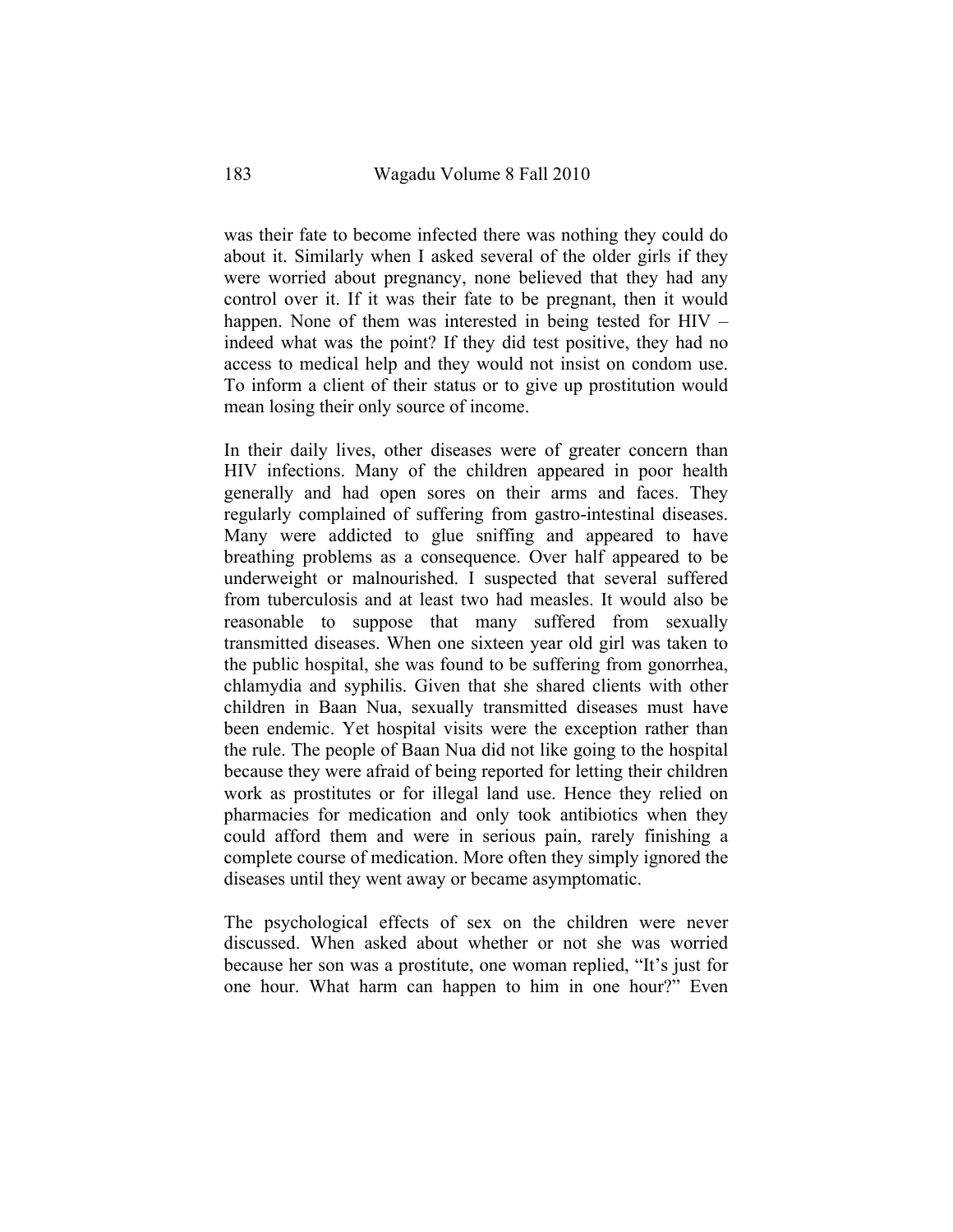though a child's body is too small for penetration by an adult and some of the harm done by these men was evident in the bleeding and tearing that occurred during these encounters, this aspect tended to be ignored. It was extremely easy and very tempting to read denial and willful ignorance into such an attitude. For me, such physical evidence seemed proof that these encounters were exploitative and abusive and yet my informants rejected this opinion. Mothers did condemn such acts and did whatever they could to help their children overcome the pain of such encounters. But the understanding of the effects and consequences was very different. Mothers did not see it as psychologically damaging to their children and such occurrences were viewed entirely in a physical, rather than in psychological terms; no one appeared to believe that long-term damage could be inflicted on a child in "just one hour".

Listening to, and analyzing, the children's responses to prostitution poses a large number of problems, the most significant being the clash between the researcher and the children's views on what constitutes prostitution and its effects. One easy way out of this dilemma is to argue that the children are victims of false consciousness and are unable to see their own oppression, or, if they are aware of their exploitation, refuse to acknowledge it. Their justifications and rationalizations of prostitution, as well as their fatalism about their reproductive health, did not sit comfortably with their continued poverty, their use of drugs, their refusal to discuss any form of safe sex and what, to almost all outsiders' eyes, was abject exploitation. Their rejection of the term "prostitute" could also be seen as a denial of their true feelings and their use of euphemisms, less a strategic way of exerting some control and agency in their lives, and more as a way of refusing to face the unpalatable facts of their existence. Yet I remain unhappy about seeing these children only as victims, exploited by both Western men and their own blindness to their true situation. The children themselves specifically rejected this categorization and although their choices were extremely restricted, they did struggle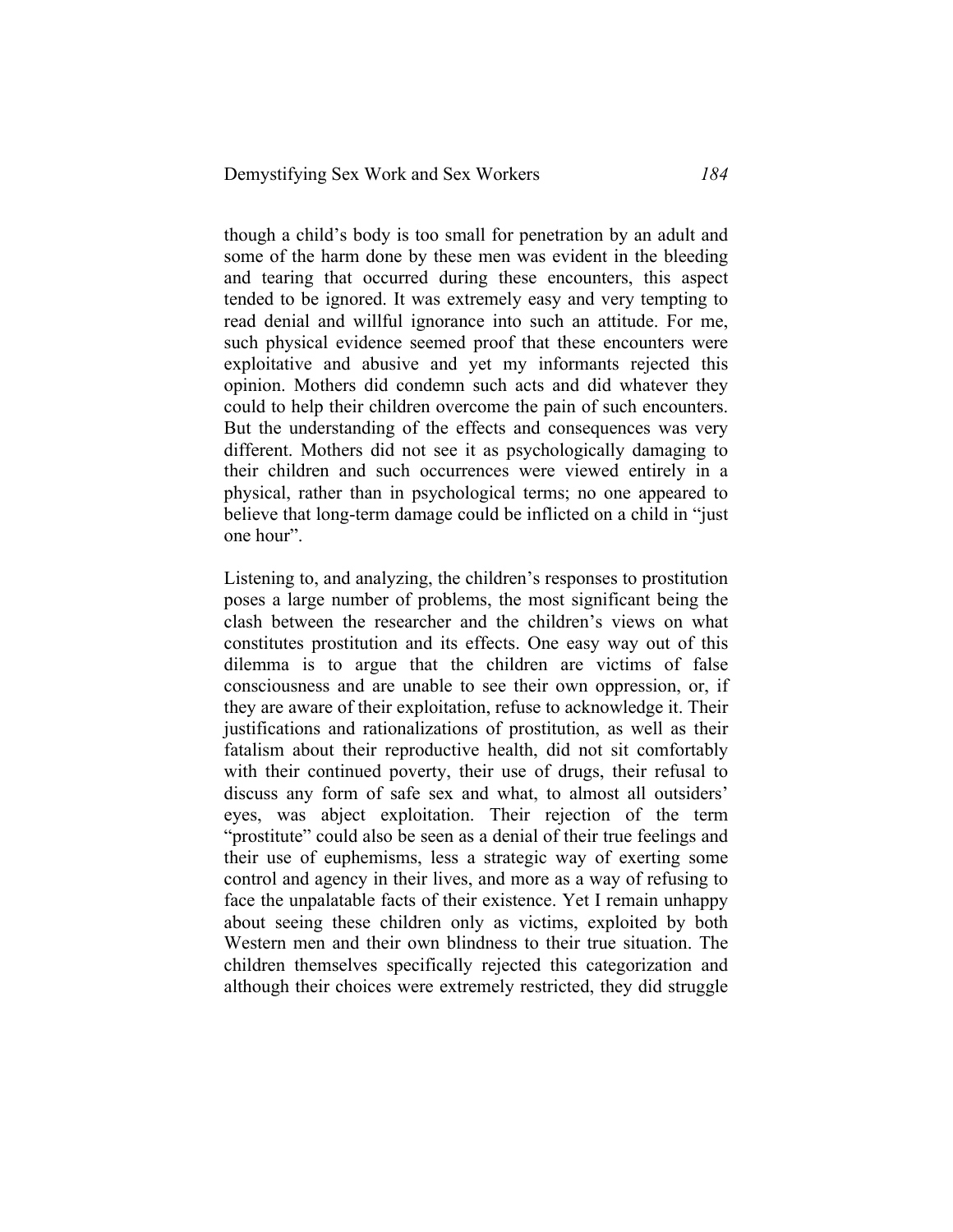to take control and make conscious decisions about their lives. I feel that it is important to believe the children when they talk about their attempts to control certain aspects of their lives as active and informed choices among very limited, and very hard, options.

Perhaps the biggest problem of all with my analysis however is that it foregrounds prostitution in a way that distorts the reality of their lives. The children spent, in fact, very little time working as prostitutes (or talking about it) and even if this category is stretched to mean all the time they spent with their clients, it was still an insignificant part of their days and weeks. They spent the vast majority of their time in Baan Nua, playing with friends, attending classes in the makeshift school that the local churchbased group had set up, playing handheld computer games or talking to me. Indeed most of my best interviews with the girls were done not by sitting down with a notebook and interviewing them but by letting them play with my hair, paint my finger nails and discussing my love life with them and vice versa. One of the reasons that I found it more difficult to talk to the boys rather than the girls was not only that they found it harder to talk about prostitution but because it was not as important to them as it was to me. Much more salient to them was the fact that I could not play soccer and knew very little about the British soccer stars (especially those who played for Manchester United) who were their most intense subjects of interest. They remained very much children, often getting bored or irritated with me or laughing at my attempts to play their games or speak their language, sometimes being quite spiteful and sometimes very affectionate.

It remains hard to write about these children because I am the one calling them prostitutes, analyzing their lives in terms of prostitution and giving it a significance that it did not necessarily have for them. Asking children slightly esoteric questions about their identities is always problematic and I rarely attempted it, but if they had been able to answer such questions, I suspect they would have replied that they were sons and daughters, sisters and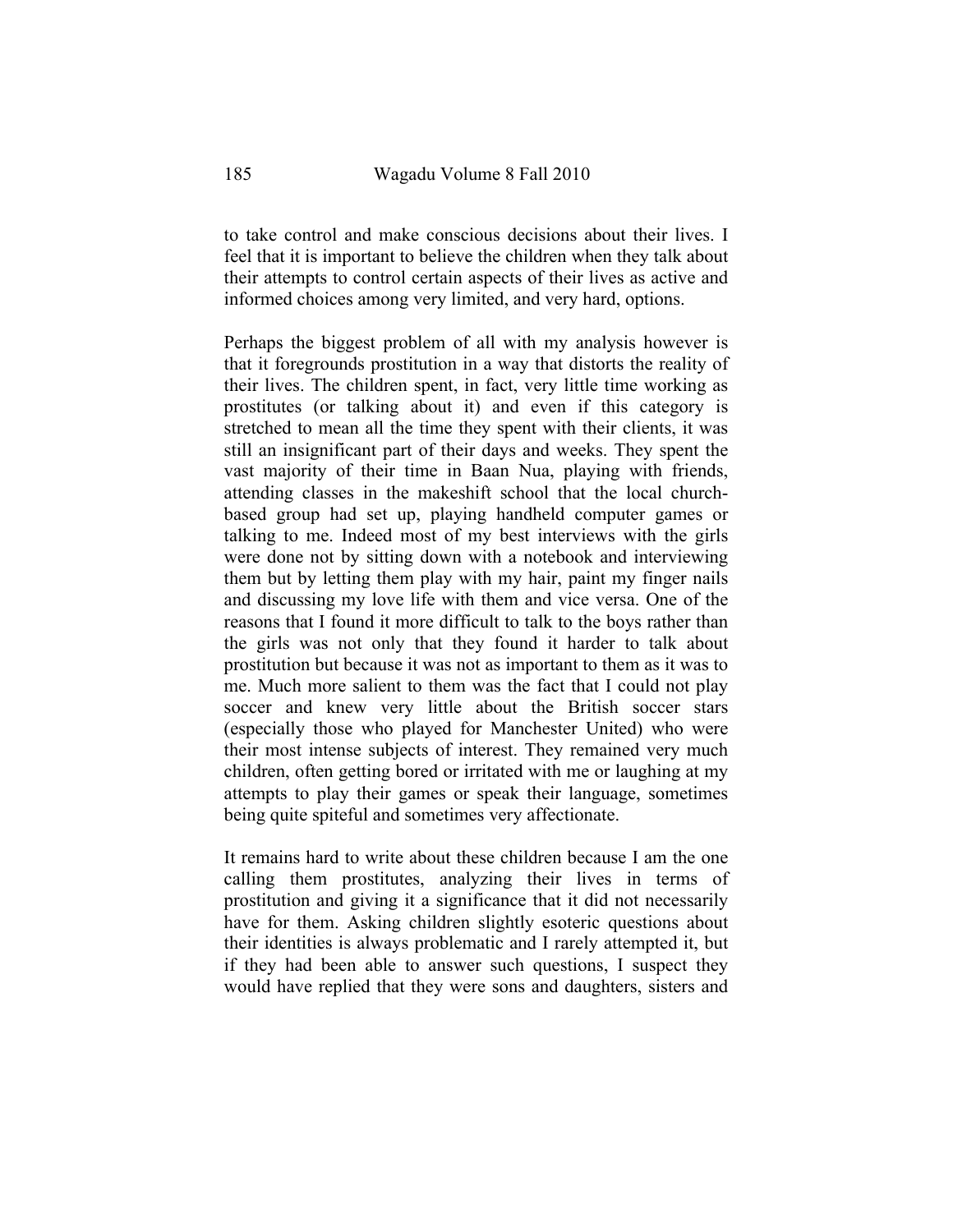friends, residents of Baan Nua, Buddhists, Thai, supporters of the King and Queen, followers of David Beckham etc. If they mentioned prostitution ("having guests") as part of their identity, it would, I am sure, have come down very low on their scale of priorities. And yet to almost everyone else, the only important fact about them was that they sometimes exchanged sex for money.

Discussing these children remains fraught with difficulties. On the one hand, I do not wish to justify child prostitution or offer any sort of excuses for their clients. Regardless of the children's feelings and understandings, the Western men that went to Baan Nua clearly knew that what they were doing was wrong and that they were taking advantage of the children's poverty and vulnerabilities to fulfill their own desires, whatever the consequences. Similarly, the campaigning groups that agitated for the prosecution of these men and called for an end to all forms of child prostitution were motivated by the best of intentions and a justified anger. These children undoubtedly needed and deserved help and support, but they did not need to be written off as irreparably damaged and without hope. They did not necessarily have their childhood stolen by prostitution, as other studies have shown that they could go on to lead perfectly normal, productive lives, marrying and spending the rest of their lives within their communities. My intention in this article has not been to condone child prostitution but to celebrate these children's resilience and admire their strong sense of obligation to their families and to argue that labeling and analyzing them only as prostitutes, and not also as children, does them a further disservice.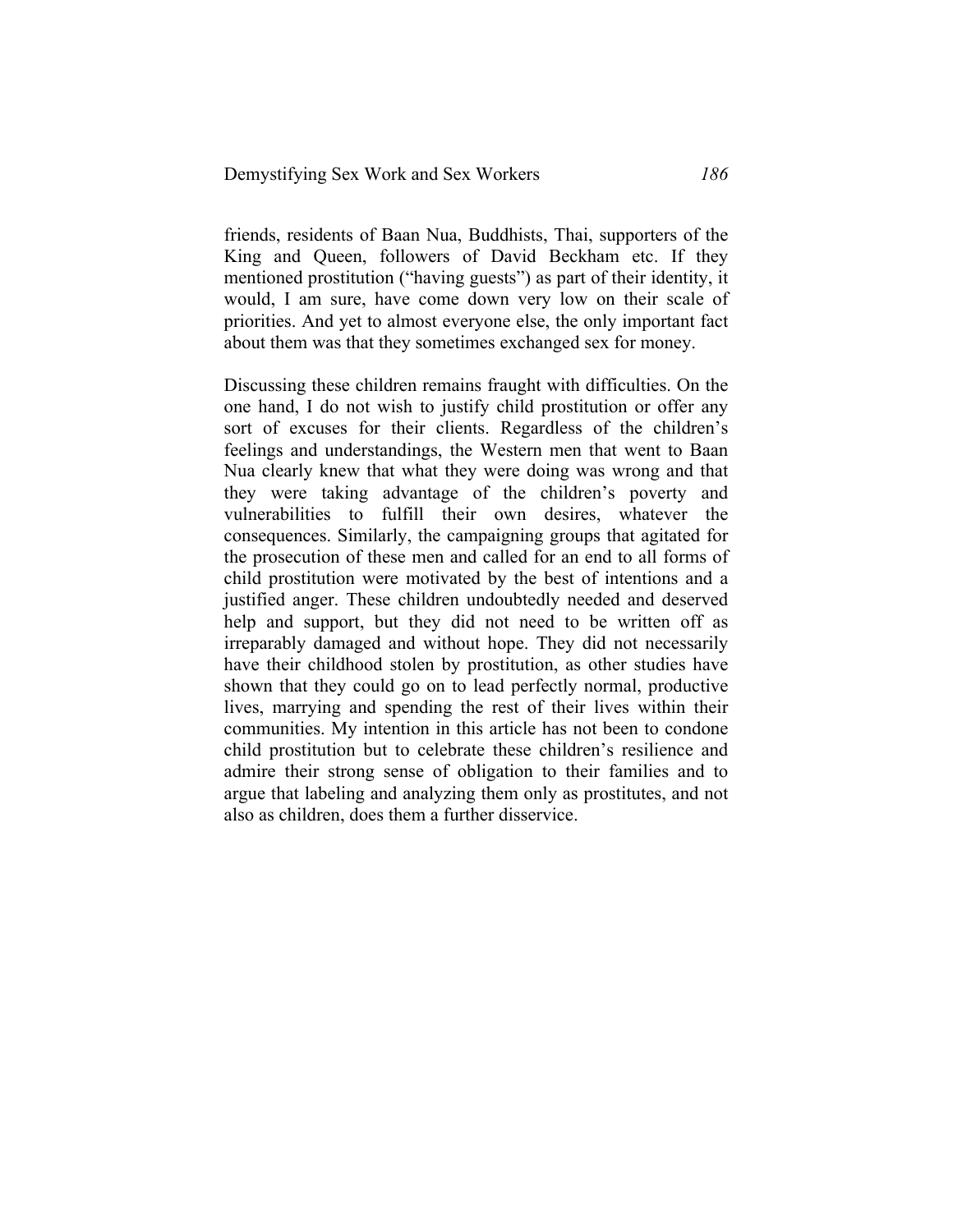### **REFERENCES**

- Anderson, B. & O'Connell Davidson, J. (2004). *Trafficking - a demand led problem?* Save the Children: Stockholm.
- Asia Watch. (1993). *A modern form of slavery: Trafficking of Burmese women and girls into brothels in Thailand*. New York: Human Rights Watch.
- Black, M. "Home truths." *New Internationalist*, Feb. 1994: 13-14. Print.
- Black, M. (1995). *In the twilight zone. Child workers in the hotel, tourism and catering industry*. Geneva: ILO.
- Boonchalaksi, W. and Guest, P. (1994). *Prostitution in Thailand*. Bangkok: Institute for Population and Social Research, Mahidol University.

Bureau of Democracy, Human Rights, and Labor (2008). *Human rights report: Thailand*. Retrieved from

http://www.state.gov/g/drl/rls/hrrpt/2008/eap/119058.htm

- Cohen, E. (1982) Thai girls and farang men the edge of ambiguity. *Annals of Tourism Research*, *9*(3), 403-42.
- Ennew, J. (1986). *The sexual exploitation of children.* Cambridge: Polity Press.
- Fordham, G. (2005) *A new look at Thai AIDS: Perspectives from the margin*. Oxford: Berghahn.
- Hantrakul, S. (1983). *Prostitution in Thailand*. Women in Asia Workshop, Monash University, Melbourne.
- Ireland, K. (1993). *Wish you weren't here: The sexual exploitation of children and the connection with tourism and international travel..* London: Save the Children Fund.
- Mills, M. B. (1999). *Thai women in the global labor force: Consuming desires, contested selves*. New Brunswick. N.J.: Rutgers University Press.
- Mahony, S. (2010). *Searching for a better life: Young people living in slum communities in Bangkok*. Diss. University of Bath. Print.
- Montgomery, H. (2010). Child sex tourism: is extra-territorial legislation the answer? In D. Botterill and T. Jones (Eds.) *Tourism and Crime*. Oxford: Goodfellow Publishing (forthcoming).

(2008). Are child prostitutes child workers? A case study. *International Journal of Sociology and Social Policy*, *29*(3/4): 130–140.

(2007). Working with child prostitutes in Thailand: Problems of practice and interpretation. *Childhood*. *14*(4): 415-430.

(2001a). *Modern Babylon? Prostituting children in Thailand*. Oxford: Berghahn.

(2001 b). Motherhood, fertility and ambivalence among young prostitutes in Thailand. In S. Tremayne (Ed.) *Managing reproductive life: Cross cultural themes in sexuality and fertility.*

Oxford: Berghahn.

Muecke, M.A. (1992). Mother sold food, daughter sells her body - the cultural continuity of prostitution. *Social Science and Medicine*, *35*(7): 891-901.